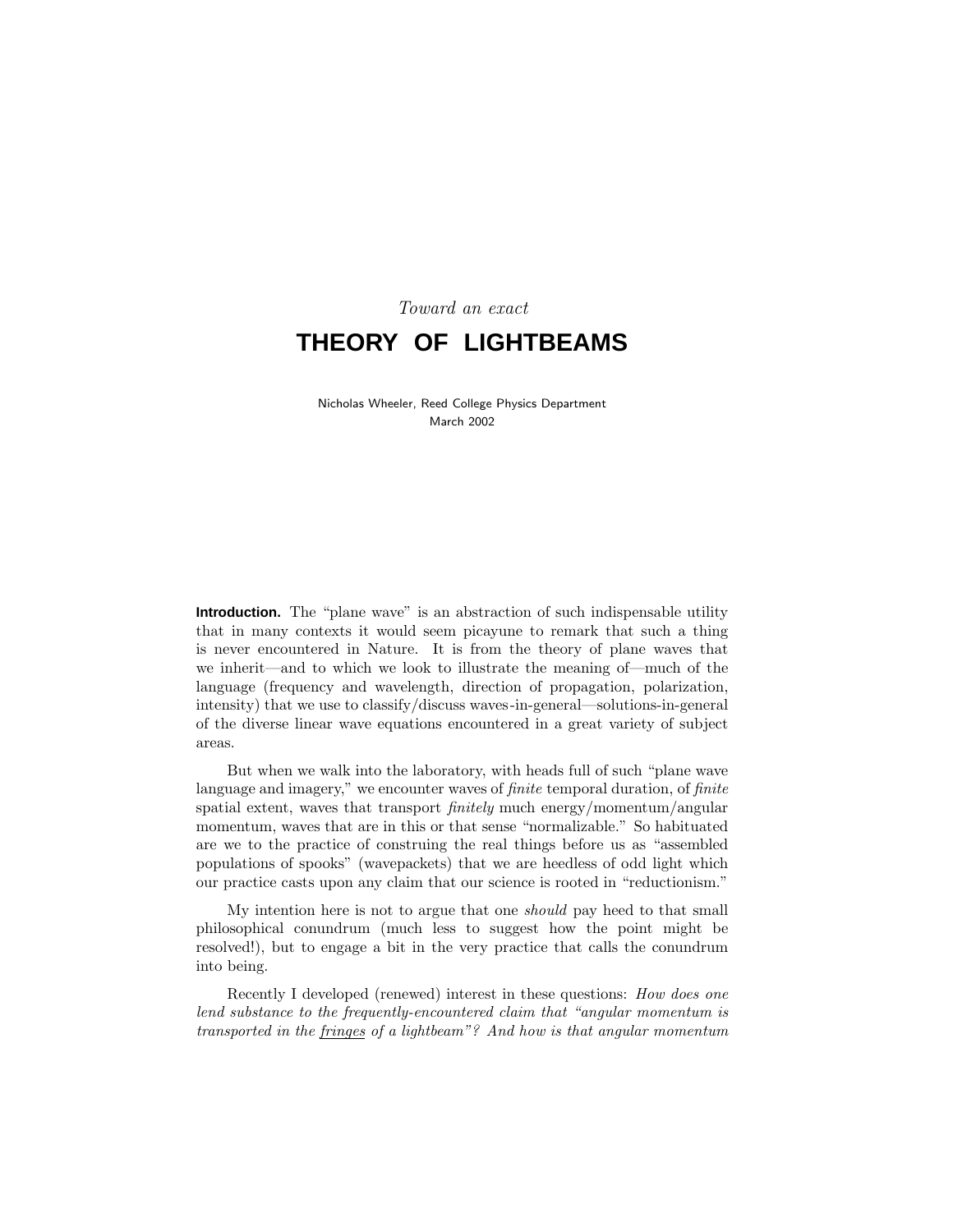related to the polarizational state of the beam? Do Stokes parameters—which serve so elegantly to describe the polarizational states of plane waves—serve as well to describe the polarization of laterally-confined optical beams? To approach such questions I had to decorate the standard "scalar theory of Gaussian beams" with *E* and *B* vectors, since those are basic to any account of the mechanical properties of electromagnetic fields: I had, in short, to develop a theory of "beams as electromagnetic objects," a theory of "lightbeams."<sup>1</sup> This I was able to do in a degree of detail sufficient to my immediate needs,<sup>2</sup> but the theory proceeds from a seemingly innocuous approximation which it is my present intention to try to remove, and in its present (sketchy) state of development fails to address certain formal/physical fine points, which I hope here to do.

In order more clearly to separate points of principle from the clutter of details I will look first to the 2-dimensional theory, then to the complications introduced by a third space-dimension. But a preliminary word about the (degenerate) one-dimensional theory may be in order:

In one dimension (which is to say: in 2-dimensional spacetime) the "beam problem" is, for obvious reasons, trivial, and the plane wave concept empty. Looking for monochromatic solutions

$$
\varphi(t, z) = e^{i \omega t} \cdot \phi(z)
$$

of the wave equation

$$
\Box \varphi = 0
$$
 with  $\Box \equiv \left(\frac{1}{c}\frac{\partial}{\partial t}\right)^2 - \left(\frac{\partial}{\partial z}\right)^2$ 

we encounter the "one-dimensional Helmholtz equation"

$$
(\partial_z^2 + k^2)\phi = 0 \quad \text{with} \quad k^2 = (\omega/c)^2
$$

Immediately  $\phi(z) \sim e^{\pm ikz}$ , so we don't have much to work with:

 $\varphi(t, z) =$ linear combination of  $e^{i(\omega t - kz)}$  and  $e^{i(\omega t + kz)}$ 

From this material we can construct running waves  $\varphi \sim \cos(\omega t - kz)$  and standing waves (in which we have no present interest), but to construct waves of finite duration or—which comes to the same thing—of limited spatial reach we must *abandon the monochromaticity assumption*. Note also that it is, even in such an impoverished context, entirely possible to speak of "vectorial waves"  $\varphi \sim A \cos(\omega t - kz)$ , the general point being that *A* need not live in spacetime, but can inhabit a vector space of arbitrary dimension *...* and that it is, in particular, entirely possible to speak of the "polarization of a transverse wave" (as one would find it entirely natural to do in a "theory of guitar strings.")

<sup>1</sup> Webster recognizes "lightbulb" and "lighthouse," but insists upon "light beam." The eccentric usage which I allow myself is responsive, I guess, to the same Germanic sensibility that prefers "wavepacket" over "wave packet": the sense that unitary entities are entitled to single-word names.

<sup>&</sup>lt;sup>2</sup> See Chapter 5,  $\S5$  in CLASSICAL ELECTRODYNAMICS (2002).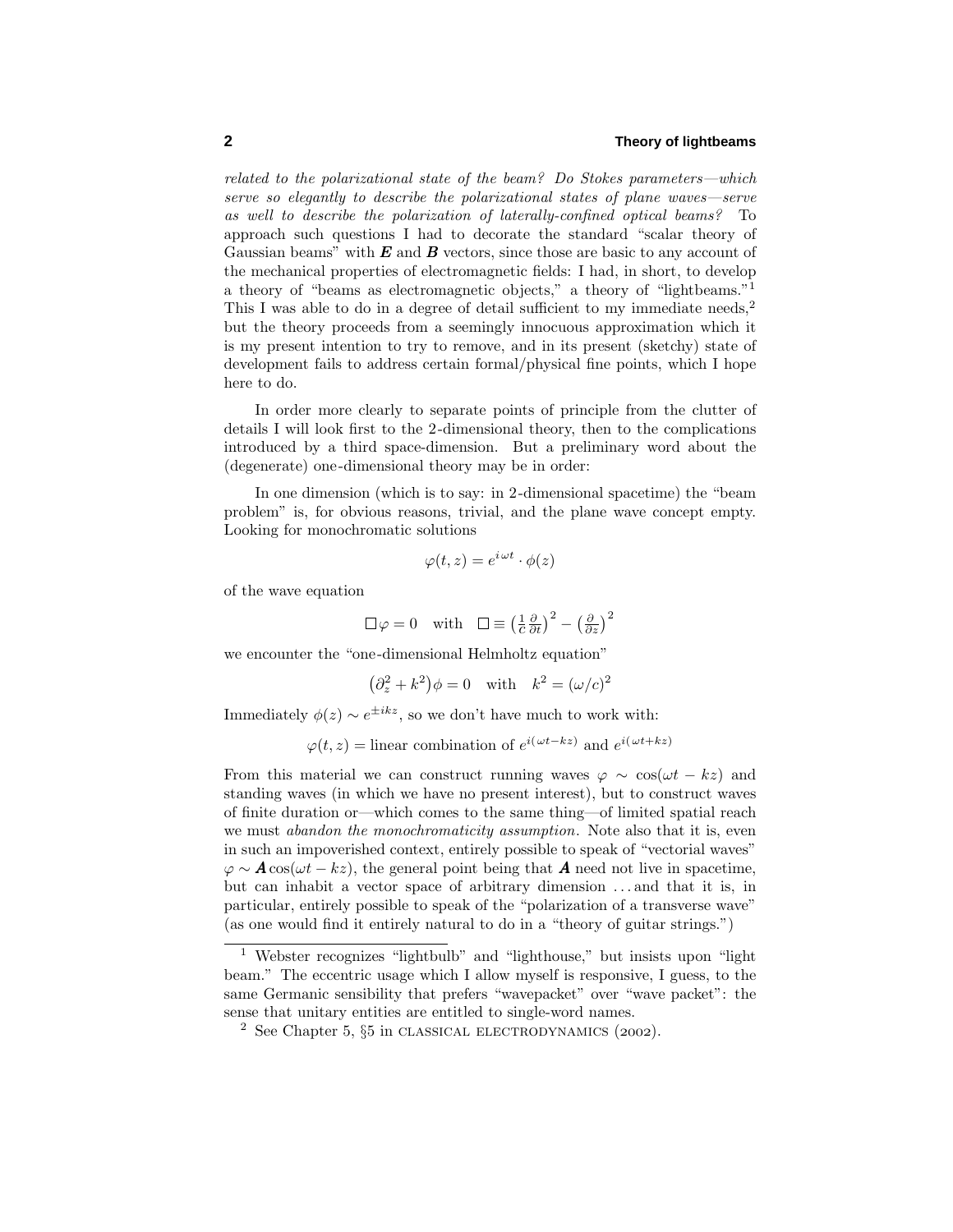# 2 -dimensional theory

**1. Essentials of the Gaussian theory of scalar beams.** In 3-dimensional spacetime the scalar wave equation reads

$$
\left\{ \left( \frac{1}{c} \frac{\partial}{\partial t} \right)^2 - \left( \frac{\partial}{\partial x} \right)^2 - \left( \frac{\partial}{\partial z} \right)^2 \right\} \varphi(t, x, z) = 0 \tag{1}
$$

The monochromaticity assumption  $\varphi(t, x, z) = e^{i\omega t} \cdot \varphi(x, z)$  directs our attention to the Helmholtz equation

$$
\left\{ \left(\frac{\partial}{\partial x}\right)^2 + \left(\frac{\partial}{\partial z}\right)^2 + \kappa^2 \right\} \phi(x, z) = 0 \quad \text{with} \quad \kappa^2 = (\omega/c)^2 \tag{2}
$$

Exponential solutions are of the form

$$
\phi(x, z) \sim e^{-i(px + kz)} \quad \text{with} \quad p^2 + k^2 = \kappa^2 \tag{3}
$$

but the "theory of Gaussian beams" proceeds from a quest for solutions of the specialized form

$$
\phi(x, z) = e^{-i\kappa z} \cdot \psi(x, z) \tag{4}
$$

which requires

$$
\left\{ \left(\frac{\partial}{\partial x}\right)^2 + \left(\frac{\partial}{\partial z}\right)^2 \right\} \psi(x, z) = 2i\kappa \frac{\partial}{\partial z} \psi(x, z) \tag{5}
$$

The theory derives its distinctive coloration from an assumption that the red term can be abandoned. The surviving equation

$$
\left\{ \left(\frac{\partial}{\partial x}\right)^2 \right\} \psi(x, z) = 2i\kappa \frac{\partial}{\partial z} \psi(x, z) \tag{6}
$$

is structurally identical to the 1-dimensional free particle Schrödinger equation, and from its innumerable solutions one selects the "diffusive solution"

$$
\psi(x,z) = \frac{1}{\sqrt{1 - i(z/Z)}} \exp\left\{-a \frac{x^2}{1 - iz/Z}\right\} \quad : \quad 2aZ \equiv \kappa \tag{7}
$$

that "evolves in time *z*" from  $\psi(x,0) = e^{-ax^2}$ . Here *a* (which has obvious physical dimension) can be assigned any positive real value, and  $Z \equiv \kappa/2a$  can be looked upon as a handy abbreviation. Notice now that, as *Mathematica* is quick to confirm,

$$
= \int_{-\infty}^{+\infty} \frac{1}{\sqrt{4\pi a}} e^{-\frac{1}{4a}p^2} \cdot e^{-i \left\{ px - (p^2/4aZ)z \right\}} dp \tag{8}
$$

The functions  $e^{-i\left\{px-(p^2/4aZ)z\right\}}$  are readily seen to be exact solutions of the "Schrödinger equation" (6): exact solutions, that is to say, of the *wrong*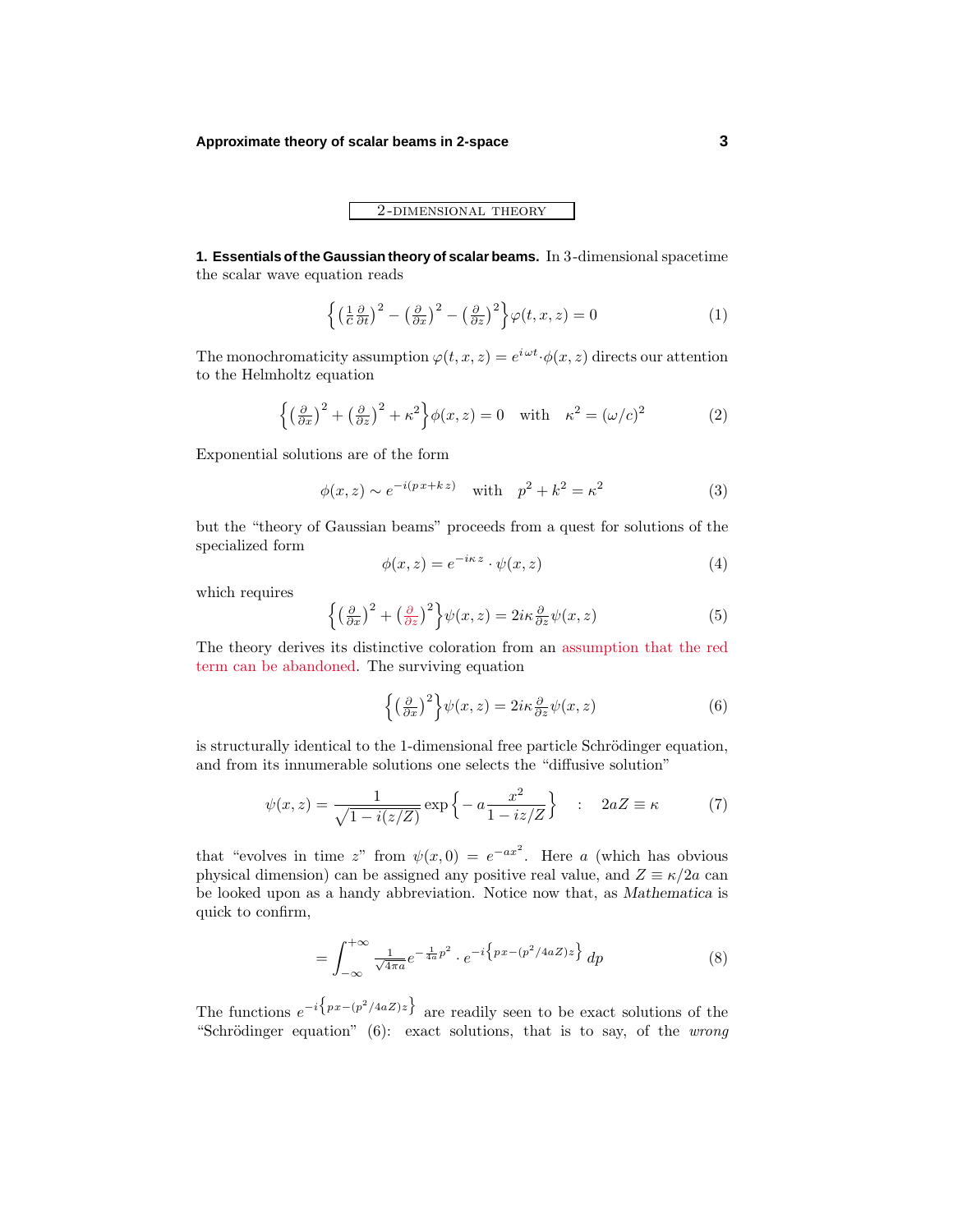equation! To summarize: Gaussian beam theory, in its simplest manifestation, purports to extract informative physics from functions of the form

$$
\varphi(t, x, z) = \int_{-\infty}^{+\infty} G(p) \cdot e^{i \left\{ \omega t - px - kz \right\}} dp \quad : \quad k = \kappa - p^2 / 2\kappa \tag{9}
$$

$$
G(p) = \frac{1}{\sqrt{4\pi a}} e^{-\frac{1}{4a}p^2}
$$

—functions which are, in fact, not solutions of the wave equation (1). How can such a claim be supported?

We have

$$
p^{2} + k^{2} = p^{2} + [\kappa - p^{2}/2\kappa]^{2}
$$
  
=  $\kappa^{2} + [p^{2}/2\kappa]^{2}$  (10)

whereas

 $= \kappa^2$  is stipulated at (3)

Moreover, the latter condition requires that  $-\kappa \leqslant p \leqslant +\kappa$  while the integral (9) ranges on  $-\infty \leq p \leq +\infty$ . The reason the red term hurts less and less as the parameter 1*/*4*a* becomes large—the reason we "can have it both ways"—is exposed in the following figure:



FIGURE 1: The black circle locates the points that satisfy the exact relation  $p^2 + k^2 = \kappa^2$ ; the red arcs locate the points that satisfy the approximate relation (10). The blue Gaussians become narrower as 1*/*4*a* becomes larger, and—by discriminating against *p*-values where the red and black curves differ significantly—render the distinction essentially invisible.

**2. Exact theory of 2-dimensional scalar beams.** Parameterize the solutions of  $p^2 + k^2 = \kappa^2$  by writing

$$
p = \kappa \sin \theta \nk = \kappa \cos \theta
$$
\n(11)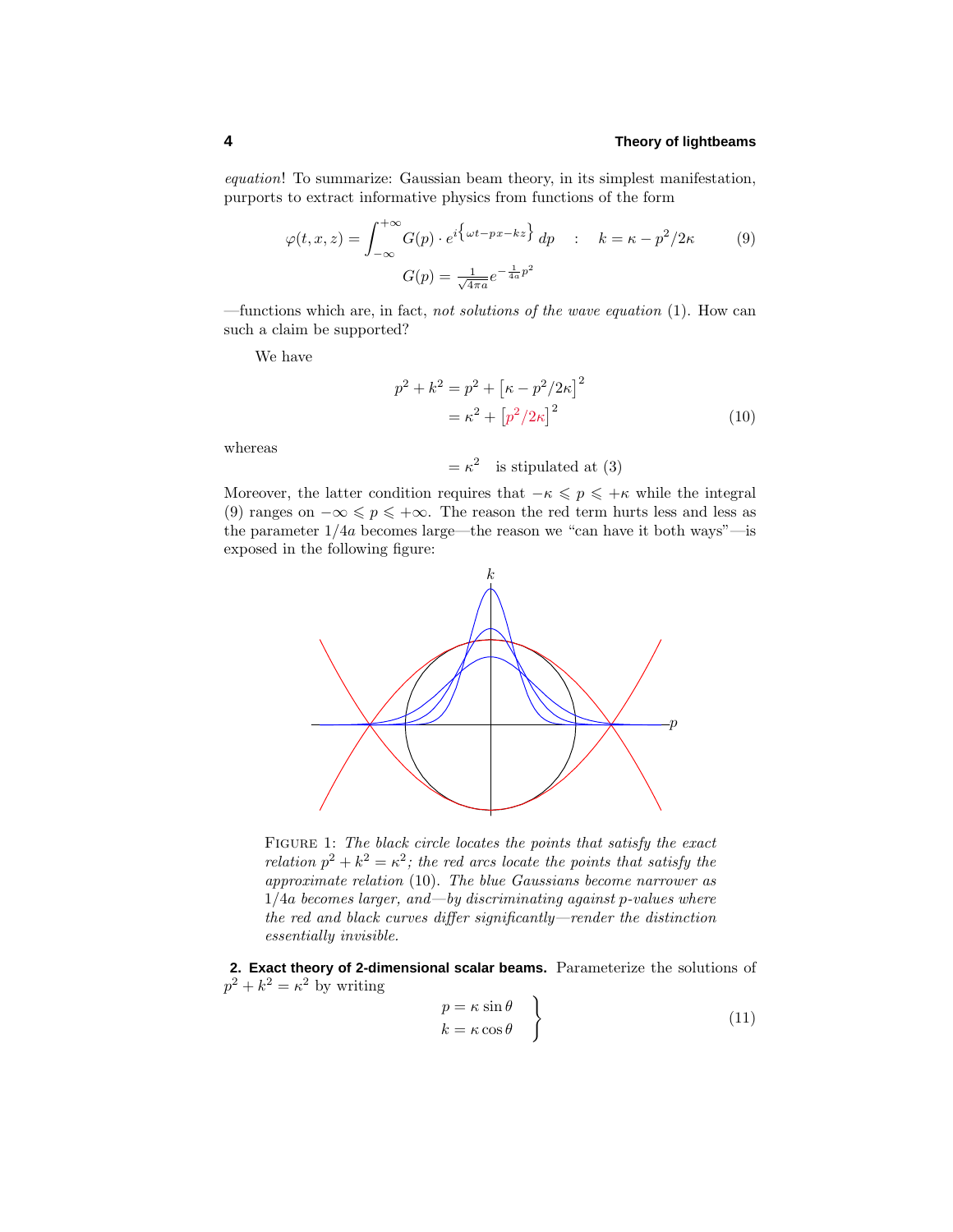#### **Exact theory of scalar beams in 2-space 5**

and note in passing that

$$
k = \kappa \sqrt{1 - (p/\kappa)^2} = \kappa - (p^2/2\kappa) + \cdots
$$

gives back precisely the approximate relation (10) when the higher-order terms are abandoned (which, of course, is why the black and red curves in Figure 1 conform so neatly when *p* is small).

The exact solutions of (1) can in this notation be represented

$$
\varphi(t,x,z) = \int_{-\pi}^{+\pi} g(\theta) \cdot e^{i \left\{ \omega t - \kappa [x \sin \theta + z \cos \theta] \right\}} d\theta \tag{12}
$$

Though the weight function  $g(\theta)$  is arbitrary, we have interest in assigning to it a "Gaussian" design. How is that to be accomplished on the restricted compass of a circle? One (in my view especially "natural") way to accomplish that objective would be to adopt the stereographic procedure described in the following figure:



FIGURE 2: South-polar stereographic projection  $\bullet \rightarrow \bullet$  from the line tangent at the North Pole onto a circle of radius *κ*. Distributions  $G(u)$  written onto the line become distributions  $g(\theta)$  written onto the circle by the rule  $G(u) du = g(\theta) d\theta$ .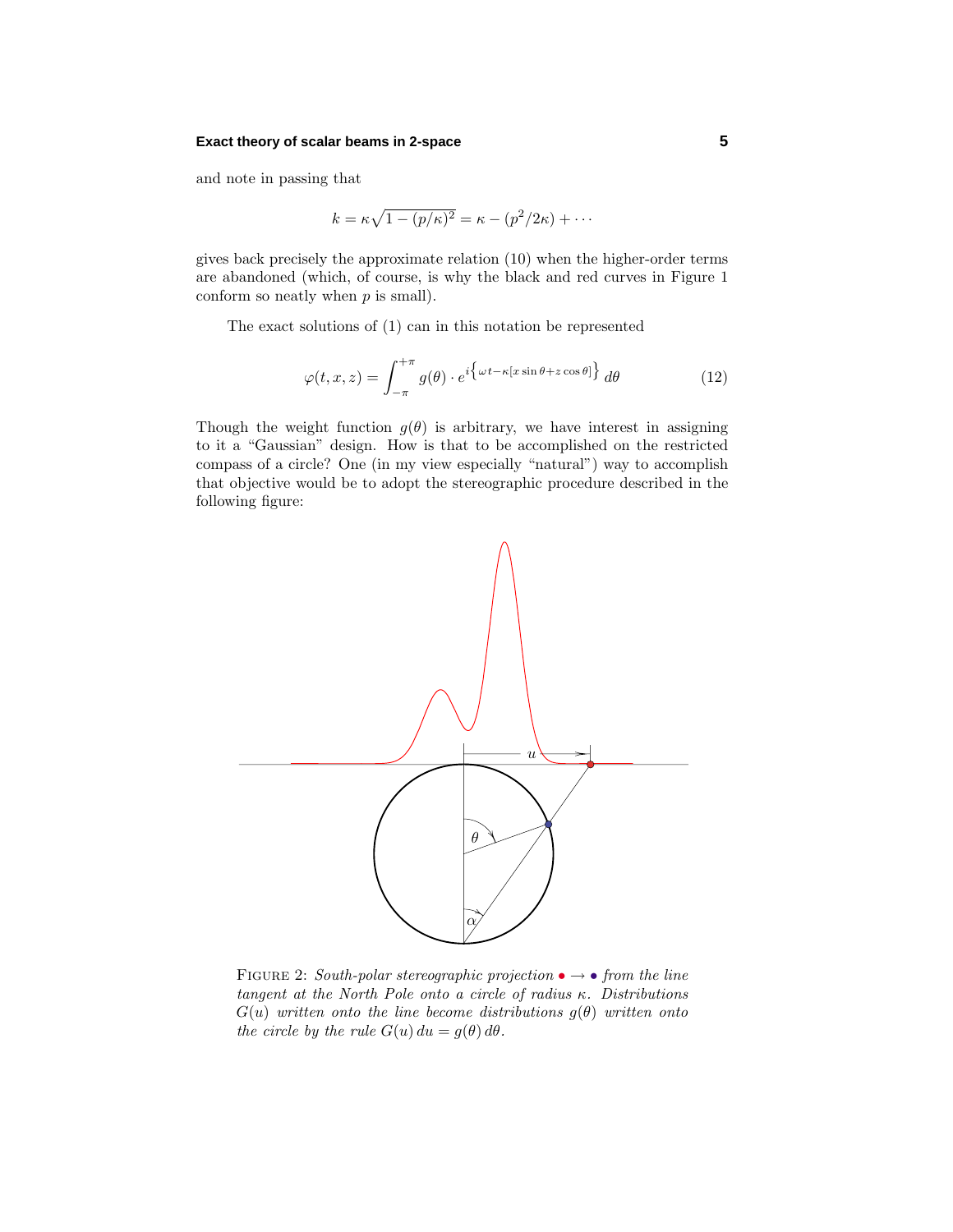Working from the figure, we have  $\tan \alpha = u/2\kappa = \tan \frac{1}{2}\theta$ , giving

$$
u = 2\kappa \tan \frac{1}{2}\theta = \kappa \left\{\theta + \frac{1}{12}\theta^3 + \frac{1}{120}\theta^5 + \dots \right\}
$$
 (13.1)

and

$$
du = \kappa \sec^2 \frac{1}{2}\theta \, d\theta = \kappa \left\{ 1 + \frac{1}{4}\theta^2 + \frac{1}{24}\theta^4 + \cdots \right\} d\theta \tag{13.2}
$$

If, in particular, we take  $G(u)$  to be the normalized Gaussian

$$
G(u) = \frac{1}{\sqrt{4\pi a}} e^{-\frac{1}{4a}u^2}
$$
\n(14.1)

then we find

$$
g(\theta) = \kappa \frac{1}{\sqrt{4\pi a}} \sec^2 \frac{1}{2} \theta \cdot e^{-\frac{1}{a}\kappa^2 \tan^2 \frac{1}{2}\theta}
$$
 (14.2)  
\n
$$
= \kappa \frac{1}{\sqrt{4\pi a}} \sec^2 \frac{1}{2} \theta \cdot e^{-\frac{1}{a}\kappa^2 [\sec^2 \frac{1}{2}\theta - 1]}
$$
  
\n
$$
= \kappa \frac{1}{\sqrt{4\pi a}} \left\{ 1 + \frac{1}{4} \theta^2 + \frac{1}{24} \theta^4 + \cdots \right\} \cdot e^{-\frac{1}{a}\kappa^2 \left[ \frac{1}{4} \theta^2 + \frac{1}{24} \theta^4 + \cdots \right]}
$$

We are gratified—but not at all surprised—to be informed by *Mathematica* that

$$
\mathtt{NIntegrate}[g(\theta)], \ \{\theta, -\pi, +\pi\}] = 1.
$$

when the parameters  $\kappa$  and  $\alpha$  are assigned representative numerical values. We note also that as *a* becomes small we in leading approximation have

$$
\int_{-\pi}^{+\pi} g(\theta) d\theta = \int_{-\pi}^{+\pi} \kappa \frac{1}{\sqrt{4\pi a}} e^{-\frac{1}{4a}\kappa^2 \theta^2} d\theta = \text{Erf} \left[\frac{\pi \kappa}{2\sqrt{a}}\right]
$$
  
= 1 when  $\pm \pi$  replaced by  $\pm \infty$ 

We are brought thus to the construction

$$
\varphi(t,x,z) = \int_{-\pi}^{+\pi} \frac{1}{\sqrt{4\pi a}} \sec^2 \frac{1}{2} \theta \cdot e^{-\frac{1}{a}\kappa^2 \tan^2 \frac{1}{2}\theta} \cdot e^{i \left\{ \omega t - \kappa [x \sin \theta + z \cos \theta] \right\}} d\theta \quad (15)
$$

of the fundamental object in what might plausibly be called the "exact theory of approximately Gaussian beams," a theory that gives back the more familiar "approximate theory of exactly Gaussian beams" as *a* becomes small:

$$
\downarrow
$$
\n
$$
= \int_{-\pi}^{+\pi} \kappa \frac{1}{\sqrt{4\pi a}} \cdot e^{-\frac{1}{4a}\kappa^2 \theta^2} \cdot e^{i \left\{ \omega t - x\kappa \theta - z\kappa [1 - \frac{1}{2}\theta^2] \right\}} d\theta
$$

The preceding equation is brought into precisely agreement with (9) if one adjusts the limits on the integral  $(\pi \mapsto \infty)$  and also the notation:  $\kappa \theta \mapsto p$ (which, according to (13.1), makes good sense when  $\theta$  is small; *i.e.*, in the vicinity of the North Pole).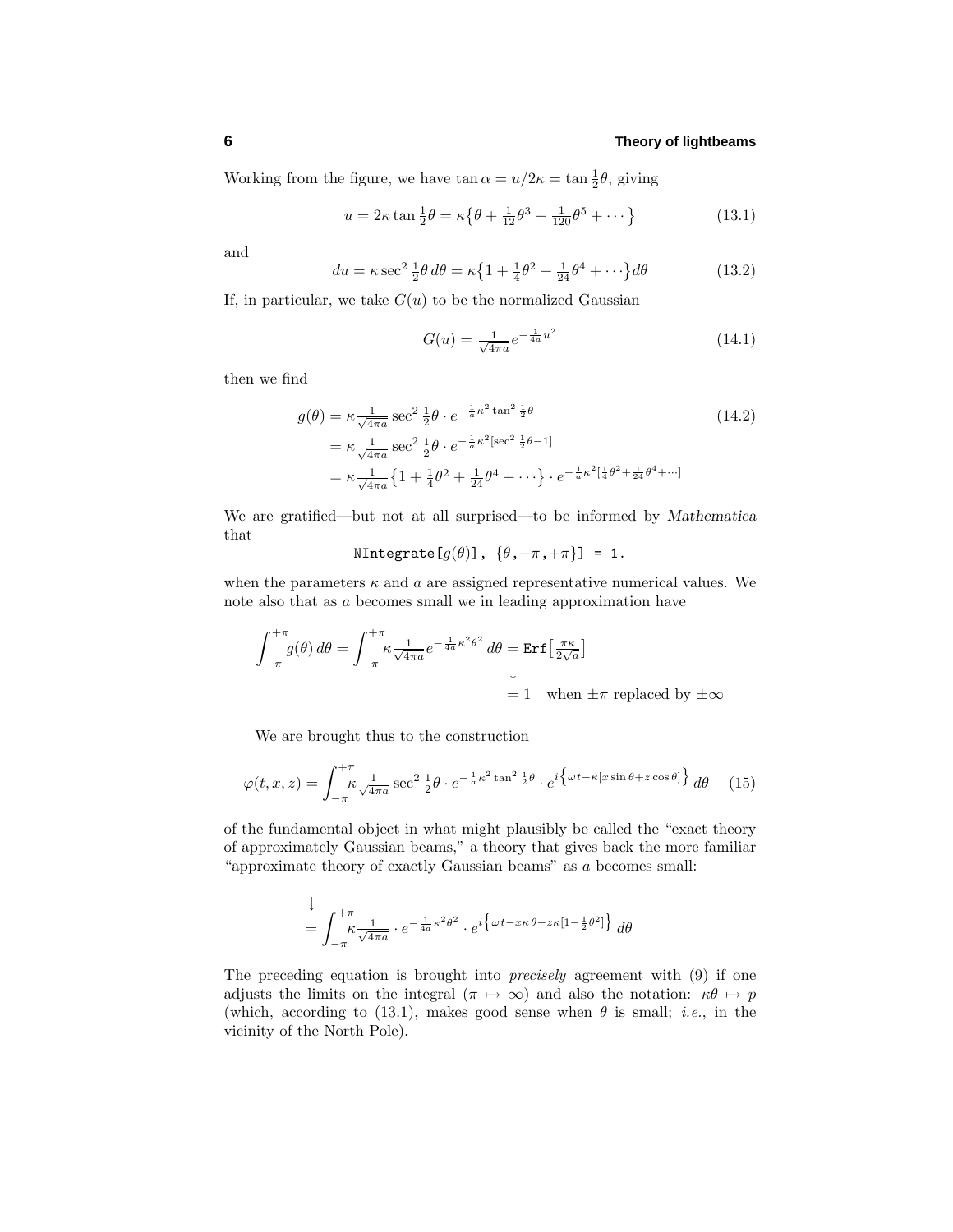#### **Exact theory of scalar beams in 2-space 7**

The situation with regard to (15) is clarified if, within that exact context, one reverts (by change of variable) to *u*-notation: drawing upon (13) and the elementary fact<sup>3</sup> that if  $t \equiv \tan \frac{1}{2}\theta = u/2\kappa$  then

$$
\sin \theta = \frac{2t}{1+t^2} = \frac{4\kappa u}{4\kappa^2 + u^2} = \frac{1}{\kappa} u \left\{ 1 - (u/2\kappa)^2 + (u/2\kappa)^4 - \dots \right\}
$$

$$
\cos \theta = \frac{1-t^2}{1+t^2} = \frac{4\kappa^2 - u^2}{4\kappa^2 + u^2} = 1 - 2(u/2\kappa)^2 + 2(u/2\kappa)^4 - \dots
$$

we obtain

$$
\varphi(t,x,z) = \int_{-\infty}^{+\infty} \frac{1}{\sqrt{4\pi a}} e^{-\frac{1}{4a}u^2} \cdot \exp\left\{i\left[\omega t - \kappa \frac{4\kappa u}{4\kappa^2 + u^2}x - \kappa \frac{4\kappa^2 - u^2}{4\kappa^2 + u^2}z\right]\right\} du \tag{16}
$$

remark: The stereographic projection trick led us to this result by a series of natural steps. But we would have been led directly to (16) if, in place of (11), we had adopted the following non-obvious parameterization

$$
p = \kappa \frac{4\kappa u}{4\kappa^2 + u^2} = u + \cdots
$$

$$
k = \kappa \frac{4\kappa^2 - u^2}{4\kappa^2 + u^2} = \kappa - (u^2/2\kappa) + \cdots
$$

of the solutions of  $p^2 + k^2 = \kappa^2$ . The labor invested in development of the polar representation is, however, not labor wasted, for that representation remains indispensable in other connections: see, for instance, Figure 3.

When  $a$  is sufficiently small the integral at  $(16)$  is readily performed in analytical closed form: *Mathematica* supplies

$$
\varphi(t,x,z) = \int_{-\infty}^{+\infty} \frac{1}{\sqrt{4\pi a}} e^{-\frac{1}{4a}u^2} \cdot \exp\left\{i\left[\omega t - ux - \left[\kappa - (u^2/2\kappa)\right]z\right]\right\} du
$$

$$
= e^{i(\omega t - \kappa z)} \cdot \frac{1}{\sqrt{1 - iz/Z}} \exp\left\{-a\frac{x^2}{1 - iz/Z}\right\} \tag{17}
$$

with  $Z \equiv \kappa/2a$ . We have recovered the standard (approximate) Gaussian beam. But exact analytical evaluation of the integral (15/16) appears to present an intractable problem: the best I can presently hope to do is to discuss some of its properties. Look, for example, to its asymptotics: if we write

$$
\begin{aligned}\nx &= r \sin \alpha \\
z &= r \cos \alpha\n\end{aligned} \tag{18}
$$

<sup>&</sup>lt;sup>3</sup> M. Abramowitz & I. Stegun, *Handbook of Mathematical Functions* (1964), **4.3.23**.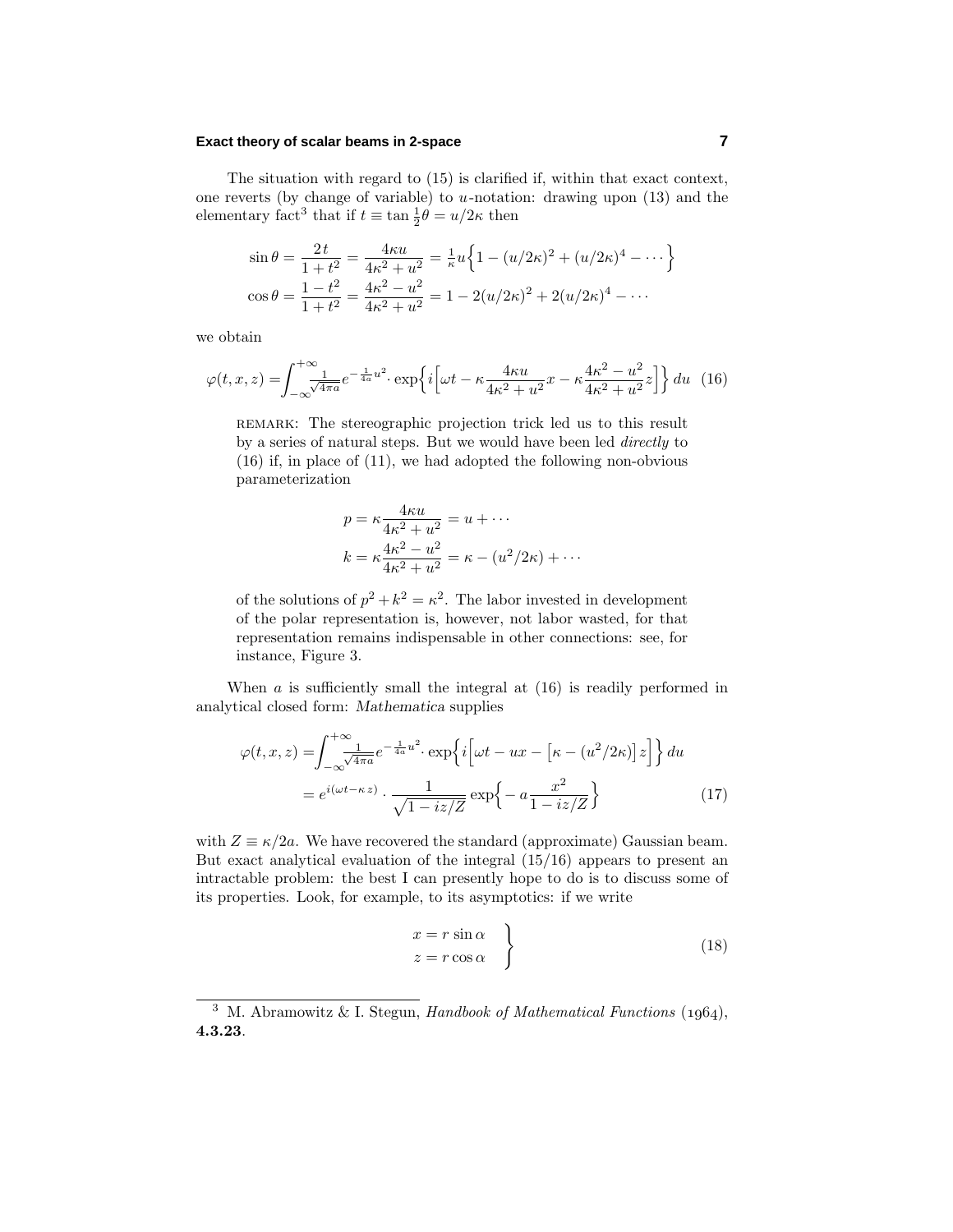

Figure 3: Polar plots, in the cases

$$
\kappa = 1
$$
 and  $a = \{0.01, 0.04, 0.08, 0.20\}$ 

of the function

$$
g(\theta; \kappa, a) \equiv \kappa \frac{1}{\sqrt{4\pi a}} \sec^2 \frac{1}{2} \theta \cdot e^{-\frac{1}{a} \kappa^2 \tan^2 \frac{1}{2} \theta}
$$

introduced at  $(14.2)$ ; i.e., of what "Gaussian weighting on the circle" does to unit *k*-vectors that point in various directions. Polar plots of distributions are visually deceptive: one has

$$
\int_{-\pi}^{+\pi} g(\theta; \kappa, a) d\theta = 1 \quad : \quad \text{all } \kappa, \text{ all } a
$$

but the area within the loops is given by

$$
\int_{-\pi}^{+\pi} \frac{1}{2} [g(\theta; \kappa, a)]^2 d\theta = \{0.99985, 0.50366, 0.35967, 0.23417\}
$$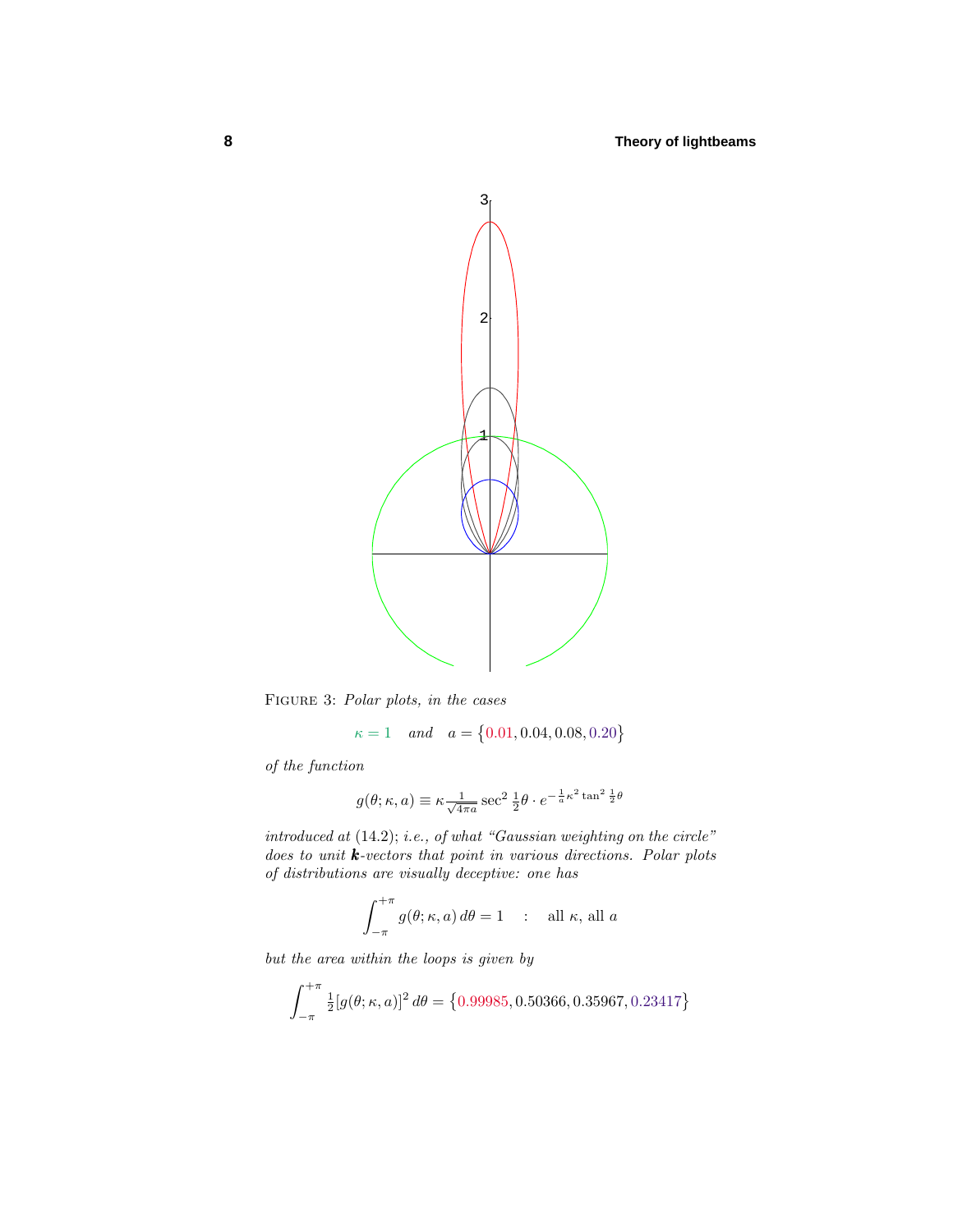#### **Exact theory of scalar beams in 2-space 9**

then (15) becomes

$$
\varphi(t, x, z) = e^{i\omega t} \int_{-\pi}^{+\pi} g(\theta) e^{-i r \kappa \cos(\theta - \alpha)} d\theta \qquad (19.1)
$$

which yields in the the limit  $r \to \infty$  to the "method of stationary phase:"<sup>4</sup> we expect on that basis to have

$$
\sim \sum_{\substack{\text{zeros } \theta_0 \\ \text{of } g'(\theta)}} e^{i \omega t} g(\theta_0) e^{-i r \kappa \cos(\theta_0 - \alpha)} \sqrt{\frac{2\pi}{r \kappa \cos(\theta_0 - \alpha)}} e^{\pm \frac{1}{4} i \pi}
$$

where  $\frac{d}{d\theta}[-\kappa \cos(\theta - \alpha)] = 0$  supplies  $\theta_0 = \alpha + n\pi$  (effectively:  $\theta_0 = \alpha$  else  $\theta_0 = \alpha \pm \pi$ , of which only one falls within the range of the  $\int$ ) and where we are to take the upper or lower sign according as  $\frac{d^2}{d\theta^2}[-\kappa \cos(\theta - \alpha)] = \kappa \cos(\theta - \alpha)$ is positive or negative at  $\theta_0$ . The specific implication of this line of argument is that

$$
\sim \sqrt{2\pi/\kappa r} g(\alpha) e^{i(\omega t - \kappa r + \frac{1}{4}\pi)} + \sqrt{2\pi/\kappa r} g(\alpha - \pi) e^{i(\omega t + \kappa r - \frac{1}{4}\pi)}
$$
(19.2)

The first term describes an out-rushing monochromatic cylindrical wave, the amplitude of which falls off as  $r^{-\frac{1}{2}}$  (mechanical attributes of the wave, since quadratic in amplitude, therefore fall off as  $r^{-1}$ , which is to say: "geometrically"). The second term describes a phase-shifted in-rushing cylindrical wave. The angular attenuation factor  $g(\alpha)$  was seen at (14.2) to be symmetric and periodic, so  $q(\alpha+\pi) = q(\alpha-\pi)$ , and it has the form shown in Figure 3. The implication is that  $g(\alpha)$ -term predominates in the forward direction (where the  $g(\alpha - \pi)$ -term can in excellent approximation be ignored), and that the terms exchange roles in the backward direction.

The result achieved at (19.2) conforms beautifully to physical intuition, yet conceals some points worthy of comment:

• Retreat in the direction  $\alpha$  to a point far from the origin. There you see what looks locally like a (phase-shifted) version of the plane wave

$$
e^{i(\omega t - \mathbf{k} \cdot \mathbf{x})} \quad \text{with} \quad \mathbf{k} = \begin{pmatrix} \kappa \sin \alpha \\ \kappa \cos \alpha \end{pmatrix}
$$

But you have not entirely escaped from the efffects of the other Fourier components of the wave field—those with *k* -vectors not parallel to your direction of retreat (each of which, after all, extends infinitely far in all spacetime directions): they have conspired to produce the angular/radial attenuation factor and phase shift.

• The argument that led  $(19.1) \rightarrow (19.2)$  exploited special properties of the "circular Gaussian"  $g(\theta)$  only in its final steps: we can therefore expect something very like it to pertain to any  $g(\theta)$ ; *i.e.*, to any 2-dimensional superposition of plane waves.

 $4$  See F. W. J. Olver, *Asymptotics and Special Functions* (1997), page 96.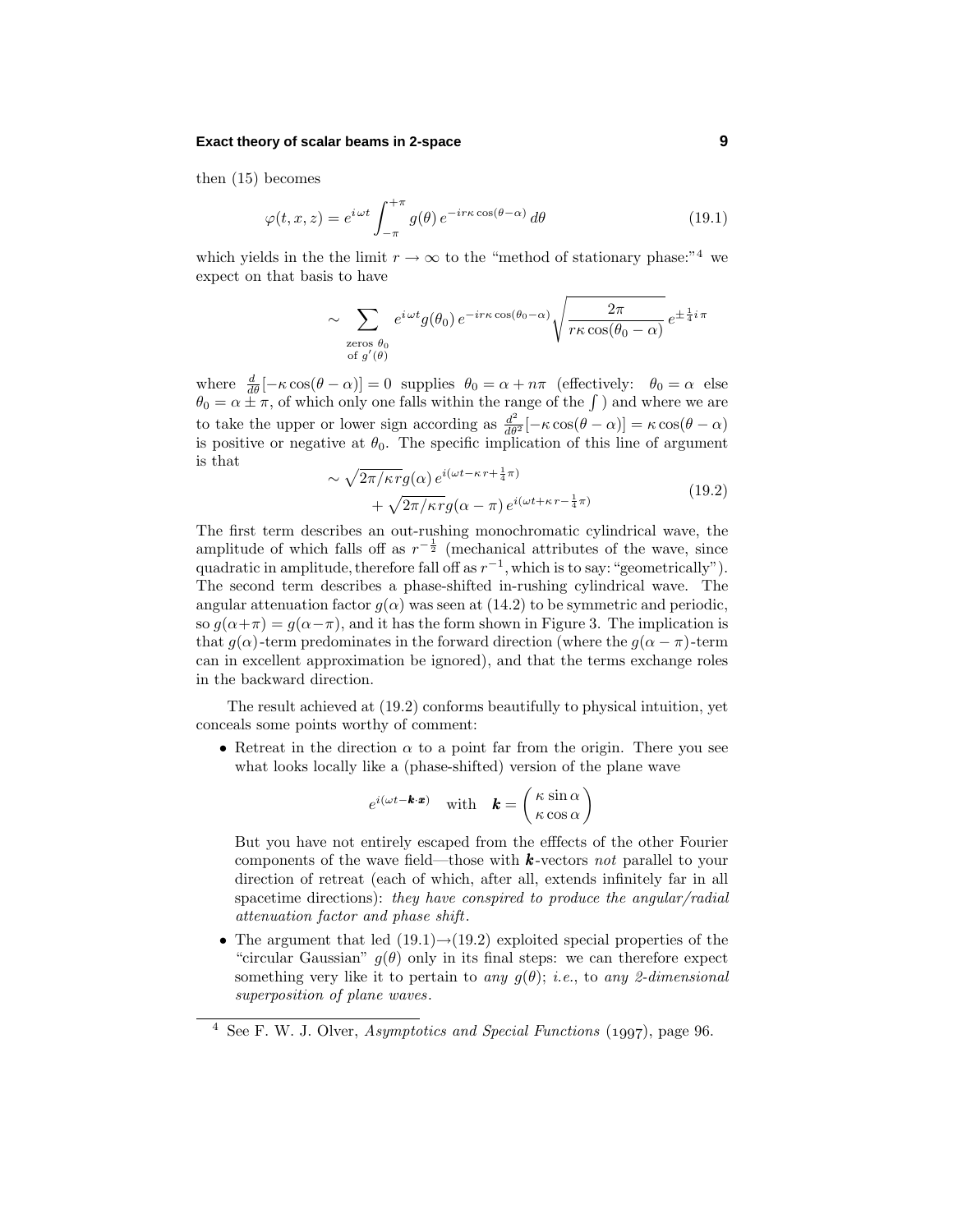In the approximation to Gaussian beam theory we at (17) had a result that can be expressed

$$
\varphi(t, x, z) = \frac{1}{\sqrt{1 + (z/Z)^2}} \exp\left\{-a\frac{x^2}{1 + (z/Z)^2}\right\} \cdot e^{i\,\varphi(t, x, z)}
$$

$$
= \text{[amplitude function } A(x, z)] \cdot \text{[oscillatory factor cos }\varphi(t, x, z)]
$$

The (t-independent!) amplitude function is more susceptible to close study than the oscillatory factor, and is plotted in the following figure:



FIGURE 4: Graph of  $A(x, z; a, Z)$  in the case  $a = 1$  and  $Z = 5$ . For clarity, the transverse *x*-axis has been stretched by a factor of two: *x* ranges on [−10*,* +10 ], *z* ranges on [−20*,* +20 ].

It will, however, remain difficult to discuss the (small) changes brought about in the exact theory until some way is found to perform the integral encountered on the right side of (16).

**2. Fourier analysis of the "circular Gaussian distribution function."** We described at (14.2), and again in the caption to Figure 3, the result of projecting a Gaussian onto a circle of radius *κ*. It will facilitate the work at hand if we adjust our notation, writing

$$
g(\theta; \beta) \equiv \sqrt{\beta/4\pi} \sec^2 \frac{1}{2} \theta \cdot e^{-\beta \tan^2 \frac{1}{2} \theta}
$$
  
=  $\sqrt{\beta/4\pi} \left\{ 1 + \frac{1}{4} \theta^2 + \frac{1}{24} \theta^4 + \cdots \right\} \cdot e^{-\beta \left[ \frac{1}{4} \theta^2 + \frac{1}{24} \theta^4 + \cdots \right]}$ 

where  $\beta \equiv \kappa^2/a$  is a dimensionless lumped parameter. The notation emphasizes that where formerly we employed the phrase "as *a* becomes small" we could just as well have alluded to "the high-frequency limit"  $\kappa \uparrow \infty$ : that these two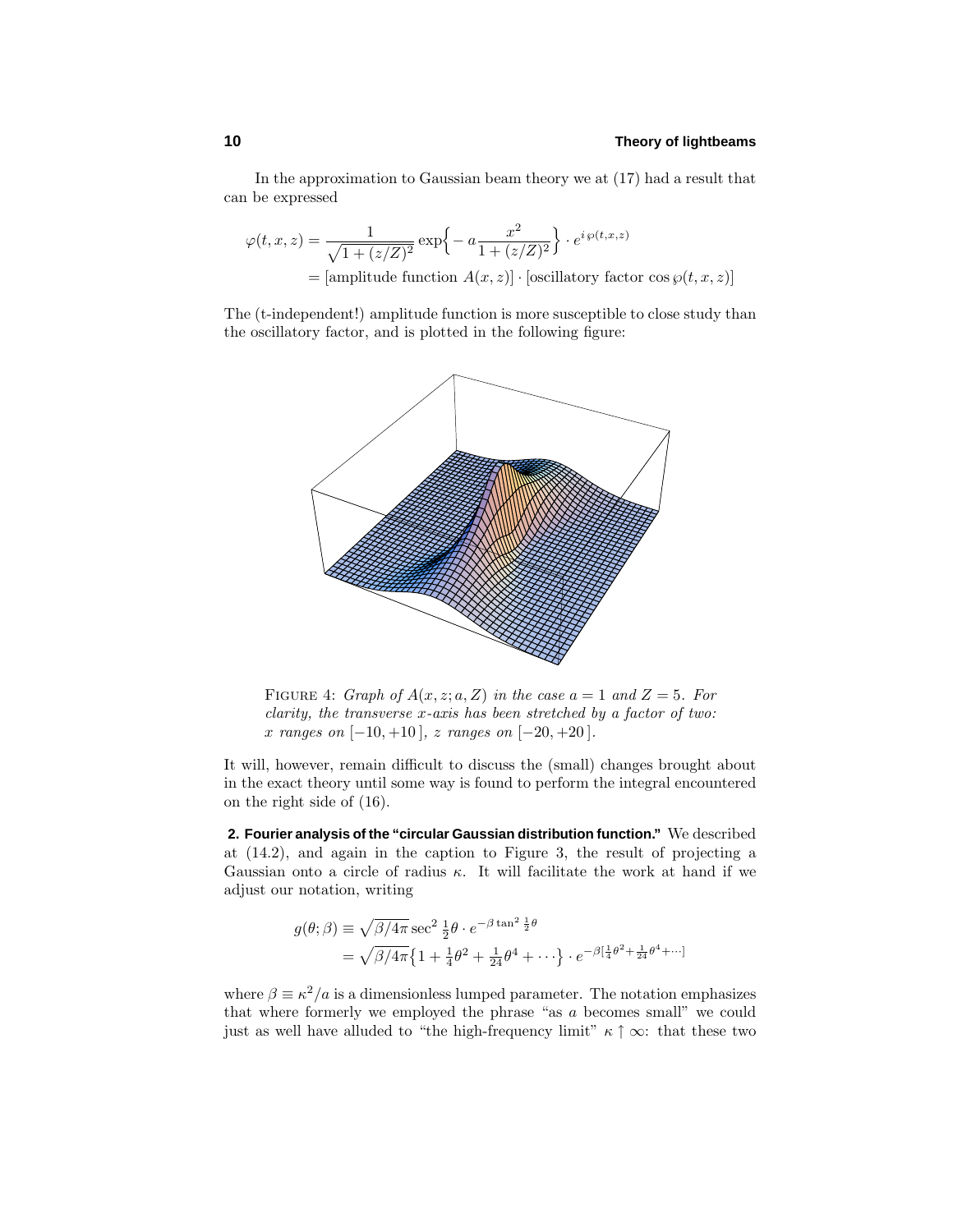#### **Fourier analysis of the "circular Gaussian distribution function." 11**

notions are equivalent becomes clear when one looks again to Figure 2. The limiting form of the statement

$$
\int_{-\pi}^{+\pi} g(\theta; \beta) d\theta = \int_{-\pi}^{+\pi} \sqrt{\beta/4\pi} \sec^2 \frac{1}{2} \theta \cdot e^{-\beta \tan^2 \frac{1}{2} \theta} d\theta = 1 \quad : \quad \text{all } \beta \tag{20.1}
$$

can—for diagramatically evident reasons (the distribution has become localized to the region where the circle and its tangent are nearly coincident)—be cast in this "classically Gaussian" form

$$
\int_{-\infty}^{+\infty} \sqrt{\beta/4\pi} e^{-\frac{1}{4}\beta\theta^2} d\theta = 1
$$
 (20.2)

which, though valid for all  $\beta$ , can be extracted from (20.1) only as  $\beta$  becomes large.

So much by way of preparation. I present the following figure to emphasize that  $g(\theta; \beta)$  is, for all  $\beta$ , an even function of  $\theta$ , and lives on the interval  $[-\pi, +\pi]$ .



FIGURE 5: Cartesian plots of precisely the functions  $g(\theta; \kappa, a)$ —now called  $g(\theta; \beta)$  with  $\beta \equiv \kappa^2/a$  – of which polar plots are presented in Figure 3. In this display the area under each curve is unity. The peaks become narrower/taller in the high-frequency limit  $\beta \uparrow \infty$ , and it becomes evident that

$$
\lim_{\beta \uparrow \infty} g(\theta; \beta) = \delta(\theta) \tag{21}
$$

The functions

$$
C_0(\theta) \equiv \frac{1}{\sqrt{2\pi}}
$$
  
\n
$$
C_n(\theta) \equiv \frac{1}{\sqrt{\pi}} \cos n\theta \quad : \quad n = 1, 2, 3, \dots
$$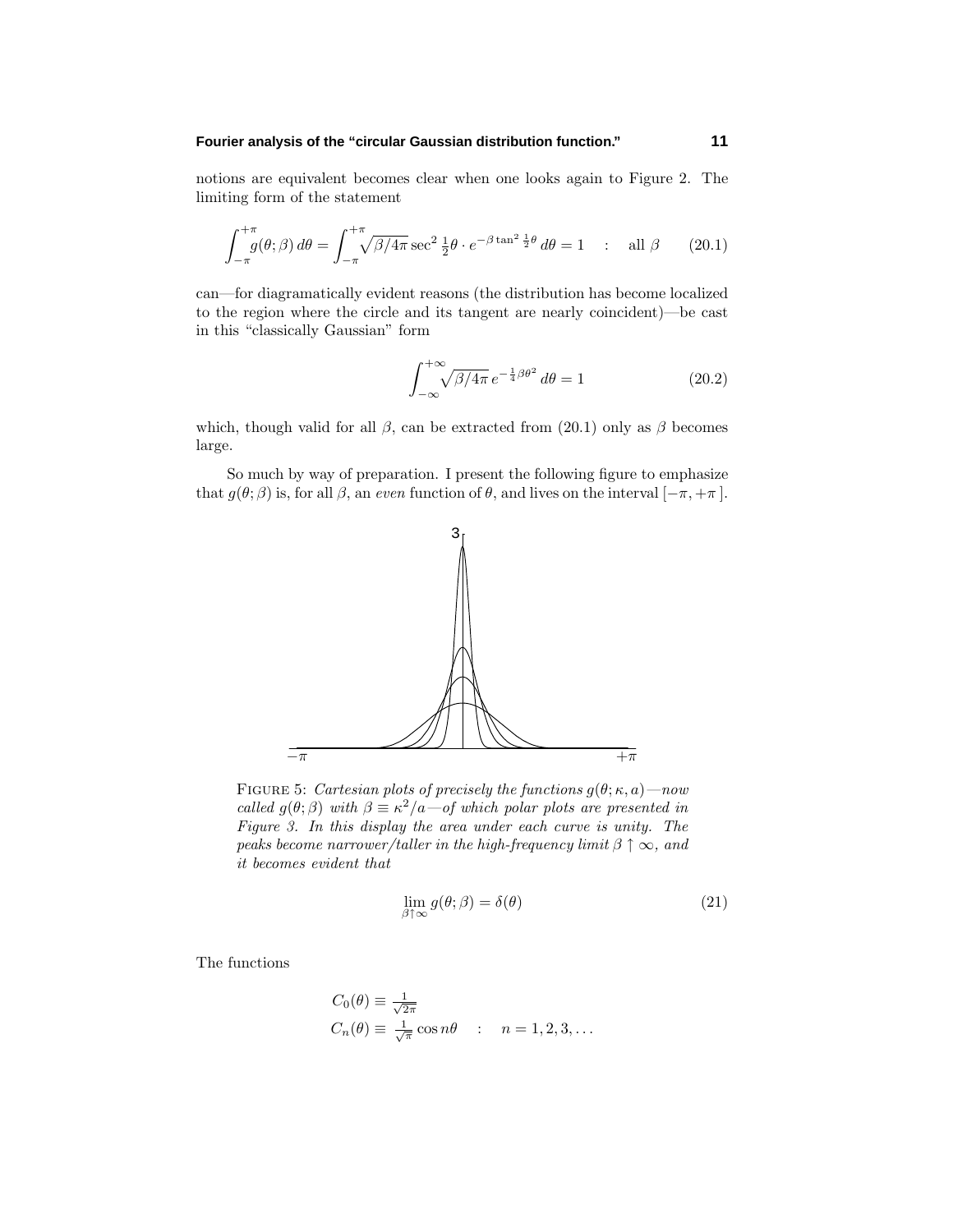are well known to be orthonormal

$$
\int_{-\pi}^{+\pi} C_m(\theta) C_n(\theta) d\theta = \delta_{mn}
$$

and complete within the space of such functions. We expect, therefore, to be able to write

$$
g(\theta; \beta) = \sum_{m} g_m(\beta) C_m(\theta)
$$
 (22.1)

$$
g_m(\beta) = \int_{-\pi}^{+\pi} g(\theta; \beta) C_m(\theta) d\theta \qquad (22.2)
$$

The evaluation of  $g_0(\beta)$  is, by (20.1), immediate

$$
g_0(\beta) = \frac{1}{\sqrt{2\pi}}
$$

but the Fourier coefficients of higher order are intricate: *Mathematica* supplies

$$
g_m(\beta) = \int_{-\pi}^{+\pi} \sqrt{\beta/4\pi} \sec^2 \frac{1}{2} \theta \cdot e^{-\beta \tan^2 \frac{1}{2} \theta} \frac{1}{\sqrt{\pi}} \cos n\theta \, d\theta
$$
  
\n
$$
\Downarrow
$$
  
\n
$$
g_1(\beta) = -\frac{1}{\sqrt{\pi}} \qquad + 2 \cdot \sqrt{\beta} e^{\beta} \left\{ 1 - \text{erf}(\sqrt{\beta}) \right\} \quad (23.1)
$$
  
\n
$$
g_2(\beta) = +\frac{1+8\beta}{\sqrt{\pi}} \qquad - (4+8\beta) \cdot \sqrt{\beta} e^{\beta} \left\{ 1 - \text{erf}(\sqrt{\beta}) \right\} \quad (23.2)
$$
  
\n
$$
g_3(\beta) = -\frac{1+24\beta+16\beta^2}{\sqrt{\pi}} + (6+32\beta+16\beta^2) \cdot \sqrt{\beta} e^{\beta} \left\{ 1 - \text{erf}(\sqrt{\beta}) \right\} \quad (23.3)
$$
  
\n
$$
\vdots
$$

which—ugly though they are—are found at  $\beta = 10$  to agree precisely with the results of numerical integration. But if we work in the high-frequency (or Gaussian) approximation—which is to say: from

$$
g_m(\beta) \approx \int_{-\infty}^{+\infty} \sqrt{\beta/4\pi} e^{-\frac{1}{4}\beta\theta^2} \frac{1}{\sqrt{\pi}} \cos n\theta d\theta
$$

—then we obtain results of striking simplicity:

$$
g_1(\beta) \approx \frac{1}{\sqrt{\pi}} e^{-1/\beta} \tag{24.1}
$$

$$
g_2(\beta) \approx \frac{1}{\sqrt{\pi}} e^{-4/\beta} \tag{24.2}
$$

$$
g_3(\beta) \approx \frac{1}{\sqrt{\pi}} e^{-9/\beta}
$$
\n
$$
\vdots
$$
\n(24.3)

I interrupt this discussion to indicate how the expressions on the right side of (23) come to share the asymptotic properties of their counterparts in (24). We are informed at **7.1.23** in Abramowitz & Stegun that

$$
\sqrt{\beta}e^{\beta}\left\{1-\text{erf}\left(\sqrt{\beta}\right)\right\}=\frac{1}{\sqrt{\pi}}\left\{1-\frac{1}{2\beta}+\frac{3}{(2\beta)^2}-\frac{15}{(2\beta)^3}+\frac{35}{(2\beta)^4}-\cdots\right\}
$$

Returning with that information to (23) and simplifying, we obtain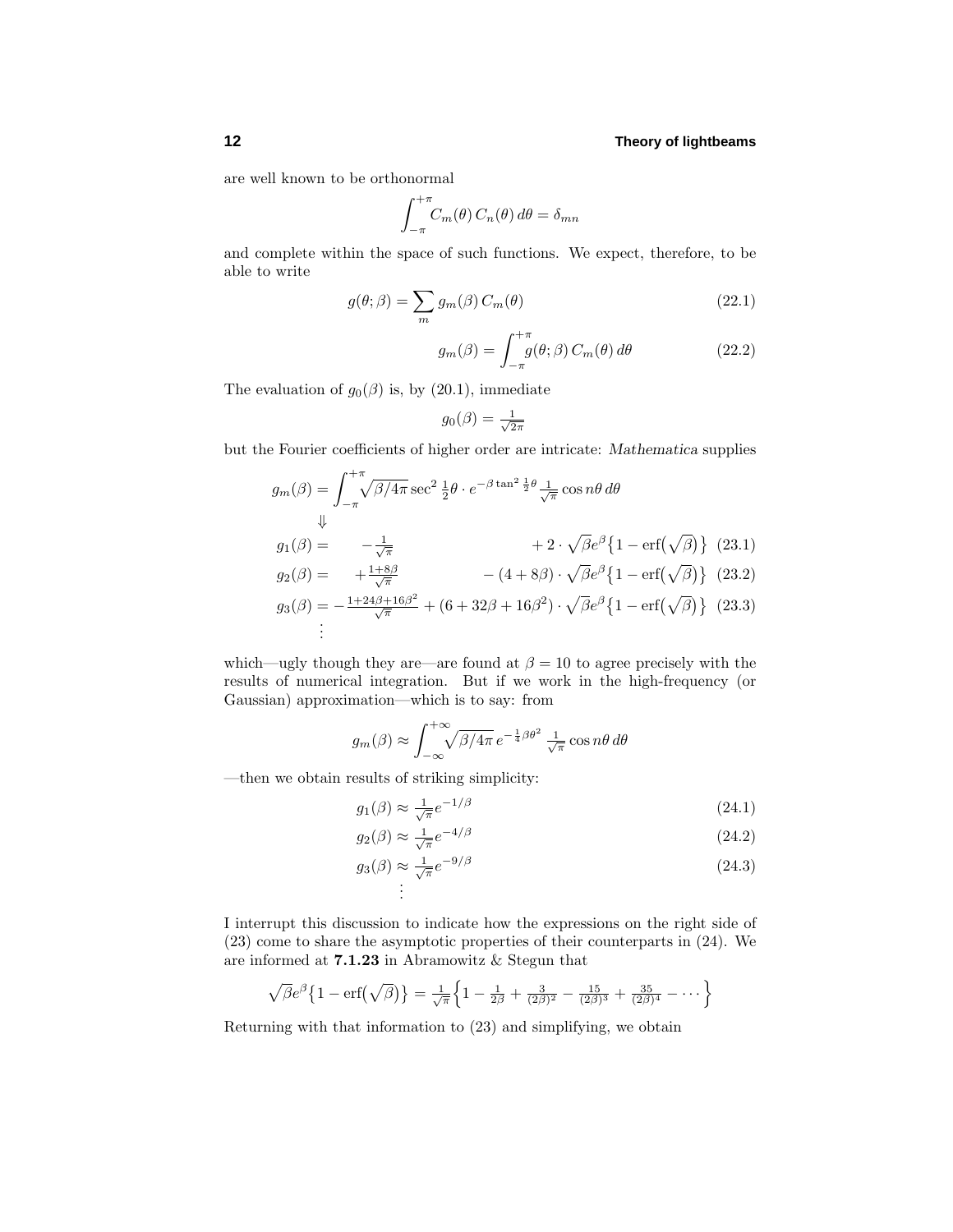

FIGURE 6: Comparison (reading from top  $\downarrow$  bottom) of the functions  $g_1(\beta)$ ,  $g_2(\beta)$  and  $g_3(\beta)$  that appear on the right sides of (23) with (in red) their counterparts in (24). The blue line marks the asymptote *at*  $1/\sqrt{\pi}$ *. It is evident that Mathematica encountered a numerical* instability problem when compiling the data: its source is discussed in connection with the next figure.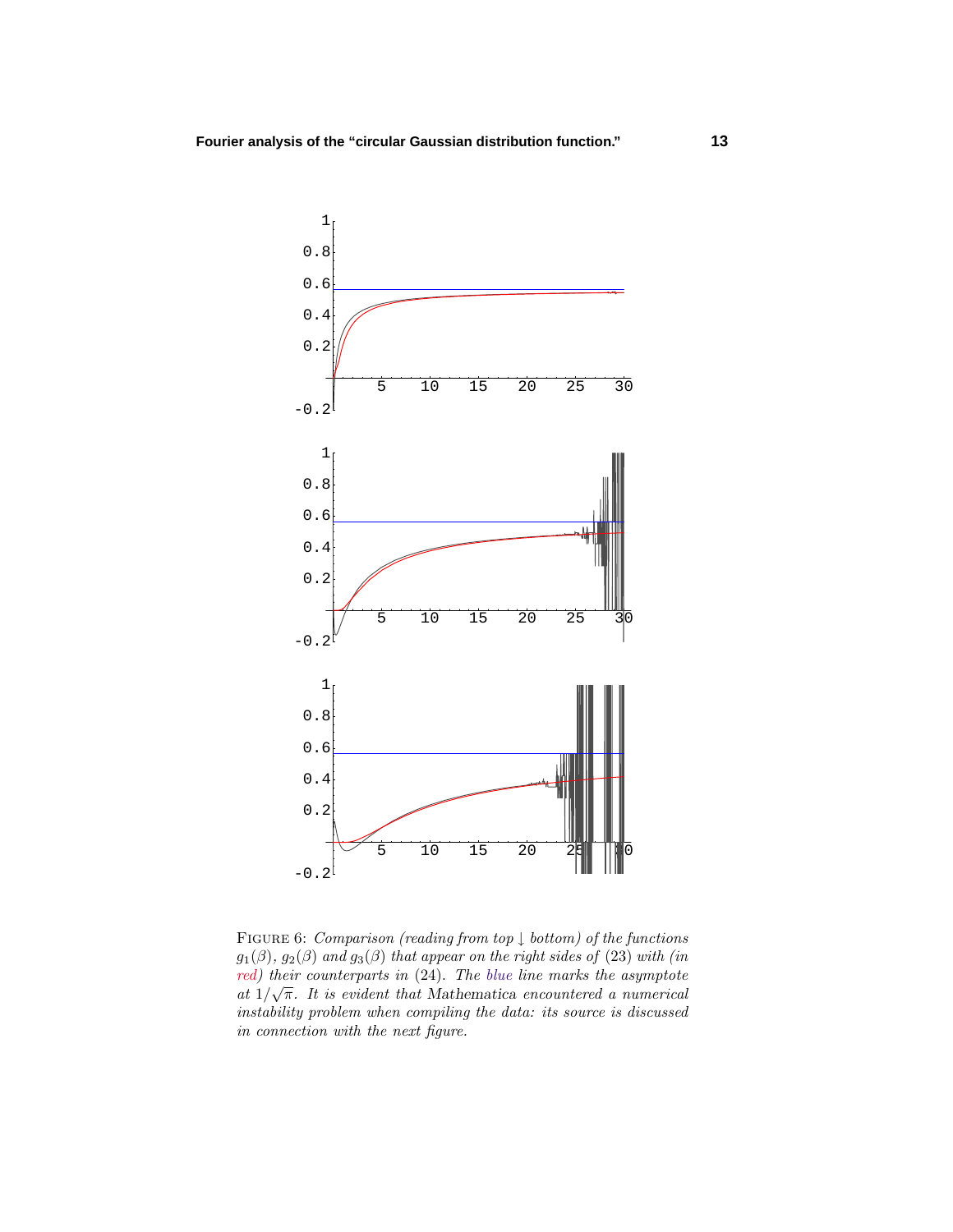

Figure 7: Graphs of the function

$$
\sqrt{\beta}e^{\beta}\left\{1-\mathrm{erf}\left(\sqrt{\beta}\right)\right\}\equiv\sqrt{\beta}e^{\beta}\mathrm{erfc}\left(\sqrt{\beta}\right)
$$

which occurs as a factor in (23). The blue line marks the asymptote at  $1/\sqrt{\pi}$ , my conjecture being that

$$
\lim_{\beta \uparrow \infty} \sqrt{\beta} e^{\beta} \left\{ 1 - \text{erf}\left(\sqrt{\beta}\right) \right\} = \frac{1}{\sqrt{\pi}}
$$

[This is, in fact, a classic result: see Abramowitz & Stegun **7.1.23**.]  $\left\{ \begin{array}{l} \text{This is, in fact, a classic result: see Aornmowitz } \in \text{Siegant (1.1.23)}\\ \text{Since } \sqrt{\beta}e^{\beta} \uparrow \infty \text{ while } \{1-\text{erf}(\sqrt{\beta})\} \downarrow 0, \text{ it might seem remarkable} \end{array} \right\}$ that their product approaches a finite limit, but this is in fact a common occurrence: consider the example  $\frac{1}{x} \sin x$ . On evidence of the lower figure, *Mathematica* appears to find its work to be computationally delicate for *β* larger than about 30, and I take this fact to lie at the heart of the instability evident in Figure 6.

$$
g_1(\beta) = \frac{1}{\sqrt{\pi}} \left\{ 1 - \frac{1}{\beta} + \frac{3}{2\beta^2} - \frac{15}{4\beta^3} + \cdots \right\}
$$
  
\n
$$
g_2(\beta) = \frac{1}{\sqrt{\pi}} \left\{ 1 - \frac{4}{\beta} + \frac{12}{\beta^2} - \frac{45}{\beta^3} + \cdots \right\}
$$
  
\n
$$
g_3(\beta) = \frac{1}{\sqrt{\pi}} \left\{ 1 - \frac{9}{\beta} + \frac{99}{2\beta^2} - \frac{795}{4\beta^3} + \cdots \right\}
$$
  
\n
$$
\vdots
$$

which establishes the point at issue.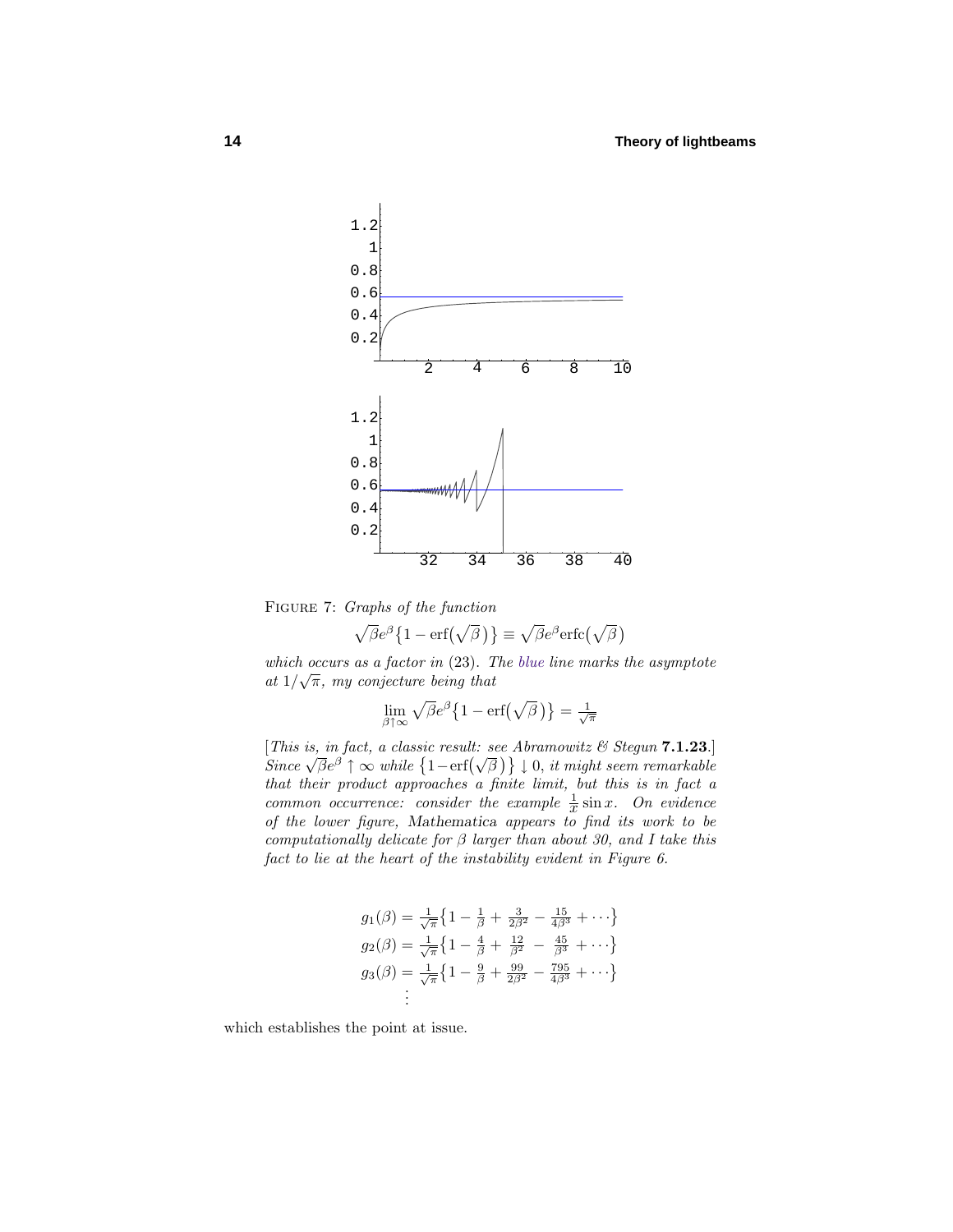

FIGURE 8: Superimposed plots of the functions  $g_m(\beta)$  defined at (24):  $m = 1, 2, 3, 4, 5$ , and of their shared asymptote at  $1/\sqrt{\pi}$ . It is seen that the Fourier coefficients  $g_m(\beta)$  switch on sequentially as *β* ascends. Specifically: *gm*(*β*) is activated as *β* approaches/passes the value *m*<sup>2</sup>.

Working most conveniently from (24) we find that the Fourier coefficients "switch on sequentially" as  $\beta$  increases (see the figure), and that in the limit  $\beta \rightarrow \infty$  (22.1) becomes

$$
\lim_{\beta \uparrow \infty} g(\theta; \beta) = \delta(\theta - 0) = \frac{1}{\sqrt{2\pi}} C_0(\theta) + \sum_{m=1}^{\infty} \frac{1}{\sqrt{\pi}} C_m(\theta) = \sum_{m=0}^{\infty} C_m(\theta) C_m(0)
$$

which can be read as an allusion to the *completeness* of the functions  ${C_m(\theta)}$ .<sup>5</sup>

Whether it is exactly or only approximately that the  $g_m$  are known, and whether they refer to the "circular Gaussian" or to some other (symmetric) distribution function, the equation

$$
\varphi(t,x,z) = \sum_{m} g_m \int_{-\pi}^{+\pi} C_m(\theta) e^{i[\omega t - x\kappa \sin \theta - z\kappa \cos \theta]} d\theta
$$

describes an invariably exact solution of the wave equation. Our job is to perform the integrations. To that end we adopt the polar notation introduced at (18), writing

$$
\varphi_m = \begin{cases}\n\frac{1}{\sqrt{2\pi}} \int_{-\pi}^{+\pi} \cos[\omega t - \kappa r \cos(\theta - \alpha)] \, d\theta & : m = 0 \\
\frac{1}{\sqrt{\pi}} \int_{-\pi}^{+\pi} \cos[m\theta] \cos[\omega t - \kappa r \cos(\theta - \alpha)] \, d\theta & : m = 1, 2, 3, \dots\n\end{cases}
$$

<sup>5</sup> The argument suggests a technique for establishing completeness in much more general situations: expand a representation of the  $\delta$ -function, then pass to the limit.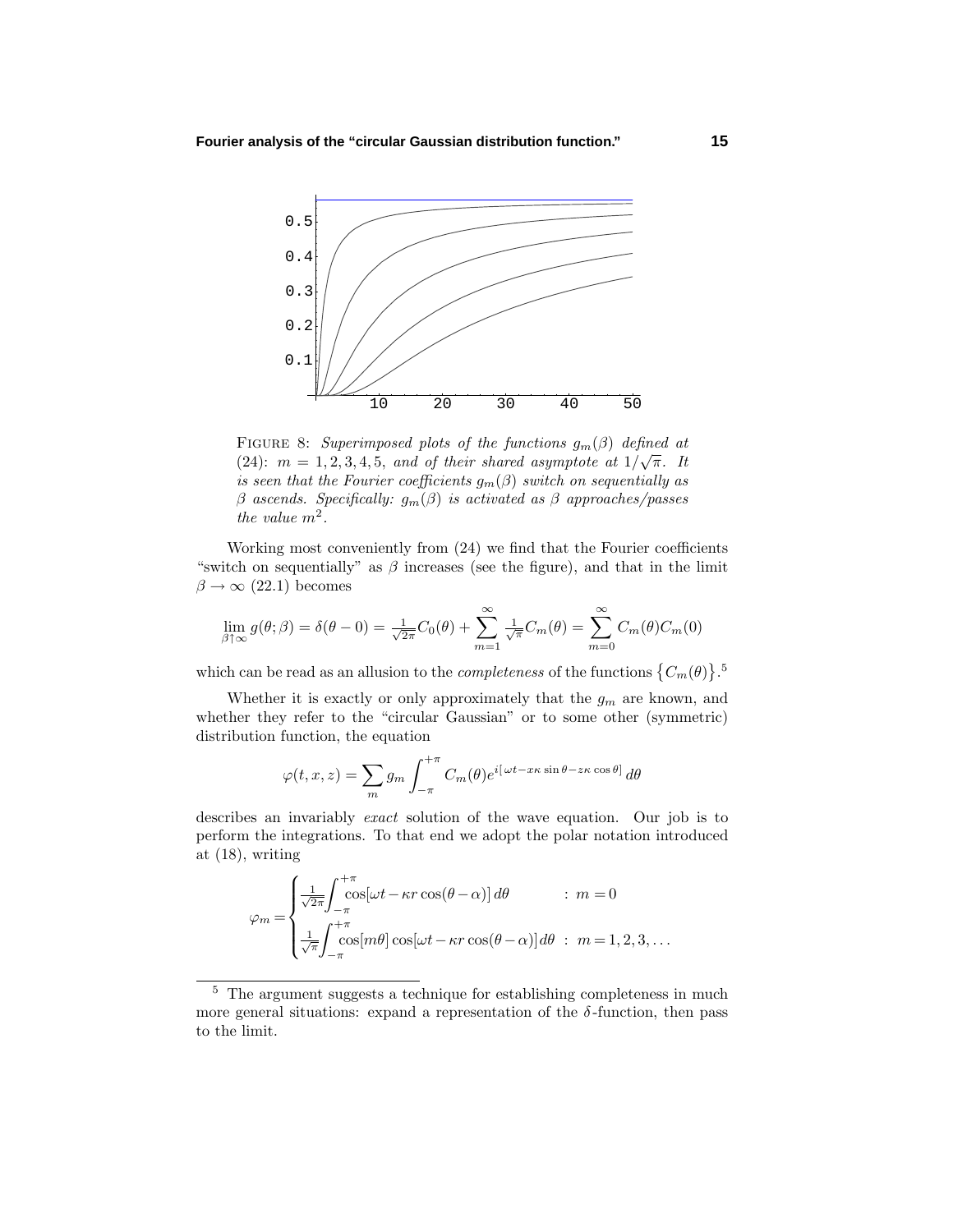*Mathematica* supplies

$$
\varphi_0 = \sqrt{2\pi} \cos \omega t \cdot J_0(\kappa r) \tag{25.0}
$$

while in higher order we write

$$
\int_{-\pi}^{+\pi} \cos[m\theta] \cos[\omega t - \kappa r \cos(\theta - \alpha)] d\theta = \int_{-\pi - \alpha}^{+\pi - \alpha} \cos[m(\vartheta + \alpha)] \cos[\omega t - \kappa r \cos \vartheta] d\theta
$$
  
\n
$$
= \int_{-\pi}^{+\pi} \cos[m(\vartheta + \alpha)] \cos[\omega t - \kappa r \cos \vartheta] d\theta \text{ because integrand periodic}
$$
  
\n
$$
= \int_{-\pi}^{+\pi} \cos[m\alpha] \cos[m\vartheta] - \sin[m\alpha] \sin[m\vartheta] \cos[\omega t - \kappa r \cos \vartheta] d\theta
$$
  
\n
$$
= \cos[m\alpha] \cdot \int_{-\pi}^{+\pi} \cos[m\vartheta] \cos[\omega t - \kappa r \cos \vartheta] d\theta \text{ because } \sin[m\vartheta] \text{ is odd}
$$

and obtain

$$
\varphi_1 = +2\sqrt{\pi}\sin\omega t \cos 1\alpha \cdot J_1(\kappa r) \tag{25.1}
$$

$$
\varphi_2 = -2\sqrt{\pi} \cos \omega t \cos 2\alpha \cdot J_2(\kappa r) \tag{25.2}
$$
\n
$$
\varphi_2 = -2\sqrt{\pi} \sin \omega t \cos 3\alpha \cdot J_2(\kappa r) \tag{25.3}
$$

$$
\varphi_3 = -2\sqrt{\pi} \sin \omega t \cos 3\alpha \cdot J_3(\kappa r) \tag{25.3}
$$
  

$$
\varphi_4 = +2\sqrt{\pi} \cos \omega t \cos 4\alpha \cdot J_4(\kappa r) \tag{25.4}
$$

$$
\varphi_4 = 12 \sqrt{\pi} \cos \omega \cos \alpha \cdot J_5(\kappa r) \tag{25.5}
$$
\n
$$
\varphi_5 = +2 \sqrt{\pi} \sin \omega t \cos 5\alpha \cdot J_5(\kappa r) \tag{25.5}
$$

$$
\varphi_5 = 12 \sqrt{\pi} \sin \omega t \cos \omega t \cdot J_5(\pi t) \tag{20.9}
$$
  
:

When  $r$  is large we have (see Abramowitz & Stegun, **9.2.1**)

.

$$
\varphi_0 \sim \sqrt{2\pi} \cos \omega t \cdot \sqrt{2/\pi \kappa r} \cos(\kappa r - \frac{1}{4}\pi) : \text{ omnidirectional}
$$
  
\n
$$
\varphi_1 \sim +2\sqrt{\pi} \sin \omega t \cos 1\alpha \cdot \sqrt{2/\pi \kappa r} \cos(\kappa r - \frac{3}{4}\pi)
$$
  
\n
$$
\varphi_2 \sim -2\sqrt{\pi} \cos \omega t \cos 2\alpha \cdot \sqrt{2/\pi \kappa r} \cos(\kappa r - \frac{5}{4}\pi)
$$
  
\n
$$
\varphi_3 \sim -2\sqrt{\pi} \sin \omega t \cos 3\alpha \cdot \sqrt{2/\pi \kappa r} \cos(\kappa r - \frac{7}{4}\pi)
$$
  
\n
$$
\varphi_4 \sim +2\sqrt{\pi} \cos \omega t \cos 4\alpha \cdot \sqrt{2/\pi \kappa r} \cos(\kappa r - \frac{9}{4}\pi)
$$
  
\n
$$
\varphi_5 \sim +2\sqrt{\pi} \sin \omega t \cos 5\alpha \cdot \sqrt{2/\pi \kappa r} \cos(\kappa r - \frac{11}{4}\pi)
$$
  
\n
$$
\vdots
$$

That the functions (25) are, in fact, exact solutions of the wave equation follows quickly from the observation that in polar coordinates the wave operator

$$
\left\{ \left( \frac{1}{c} \frac{\partial}{\partial t} \right)^2 - \left( \frac{\partial}{\partial x} \right)^2 - \left( \frac{\partial}{\partial z} \right)^2 \right\} \text{ becomes } \left\{ \left( \frac{1}{c} \frac{\partial}{\partial t} \right)^2 - \left( \frac{\partial}{\partial r} \right)^2 - \frac{1}{r} \frac{\partial}{\partial r} - \frac{1}{r^2} \left( \frac{\partial}{\partial \alpha} \right)^2 \right\}
$$

which when applied to  $\varphi_m$  gives<sup>6</sup>  $\Box \varphi = [\kappa^2 - (\omega/c)^2] \varphi = 0$ . The functions (25) are precisely the functions that would have resulted had we undertaken to solve  $\Box \varphi = 0$  by separation of variables in polar coordinates, and retained only the solutions that conform to the side condition  $\varphi(t, r, \alpha) = \varphi(t, r, -\alpha)$ .

 $\frac{1}{2}$  Use  $\left\{\left(\frac{\partial}{\partial r}\right)^2+\frac{1}{r}\frac{\partial}{\partial r}\right\}J_m(r)=\left(\frac{m^2}{r^2}-1\right)J_m(r)$  or Mathematica's FullSimplify command.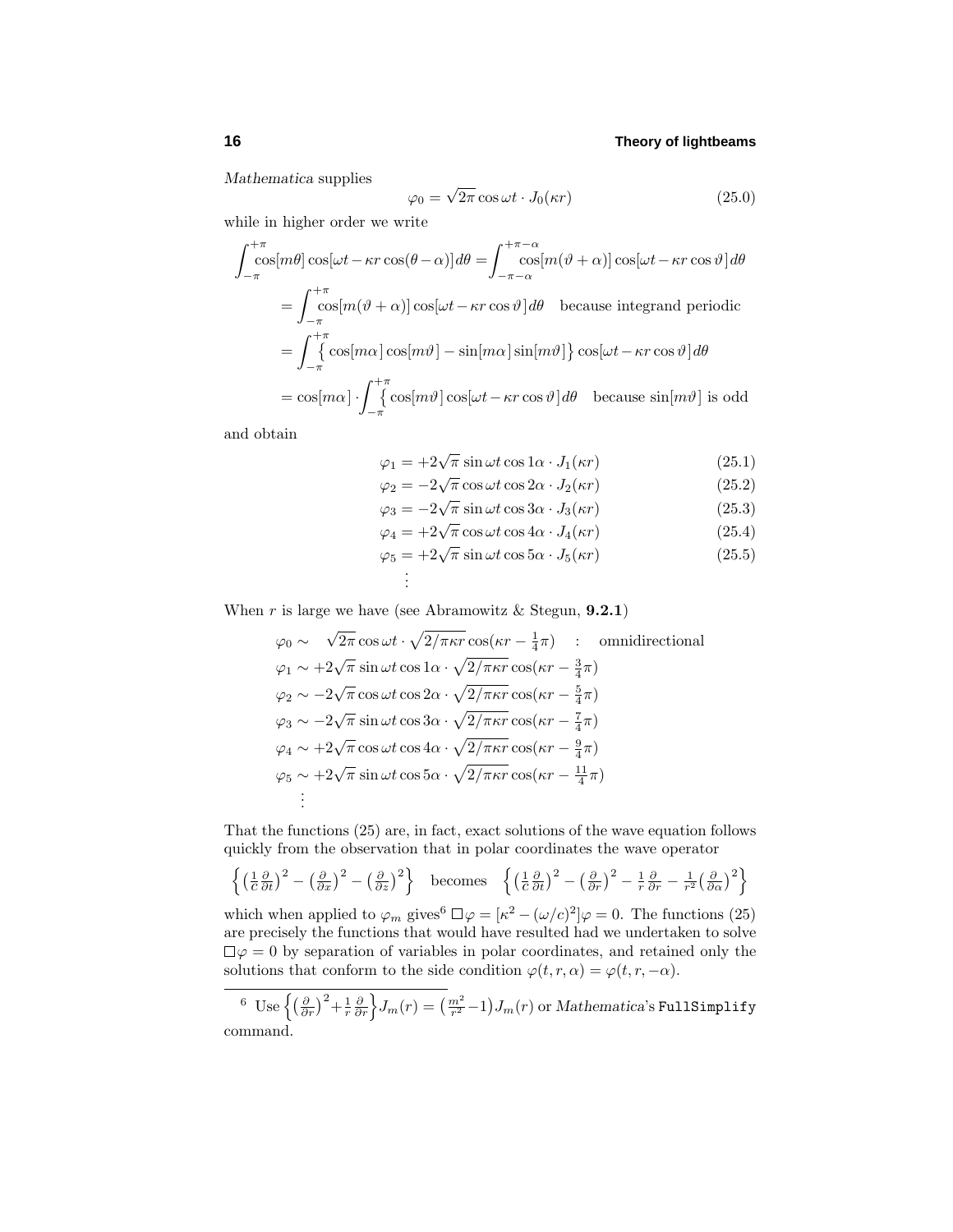

FIGURE 9: In each polar plot the red loop derives from

$$
g(\theta; \beta) \equiv \sqrt{\beta/4\pi} \sec^2 \frac{1}{2} \theta \cdot e^{-\beta \tan^2 \frac{1}{2} \theta}
$$

(see again page 10) with  $\beta = 10$ . The black loops derive from

$$
g(\theta; \beta, n) \equiv \frac{1}{2\pi} + \frac{1}{\pi} \sum_{m=1}^{n} e^{-m^2/\beta} \cos m\theta
$$

with (reading from top to bottom)  $n = 2, 4, 8$ . The surviving error can be attributed to the fact that we took the Fourier coefficients to be given by (24) rather than by the exact equations (23).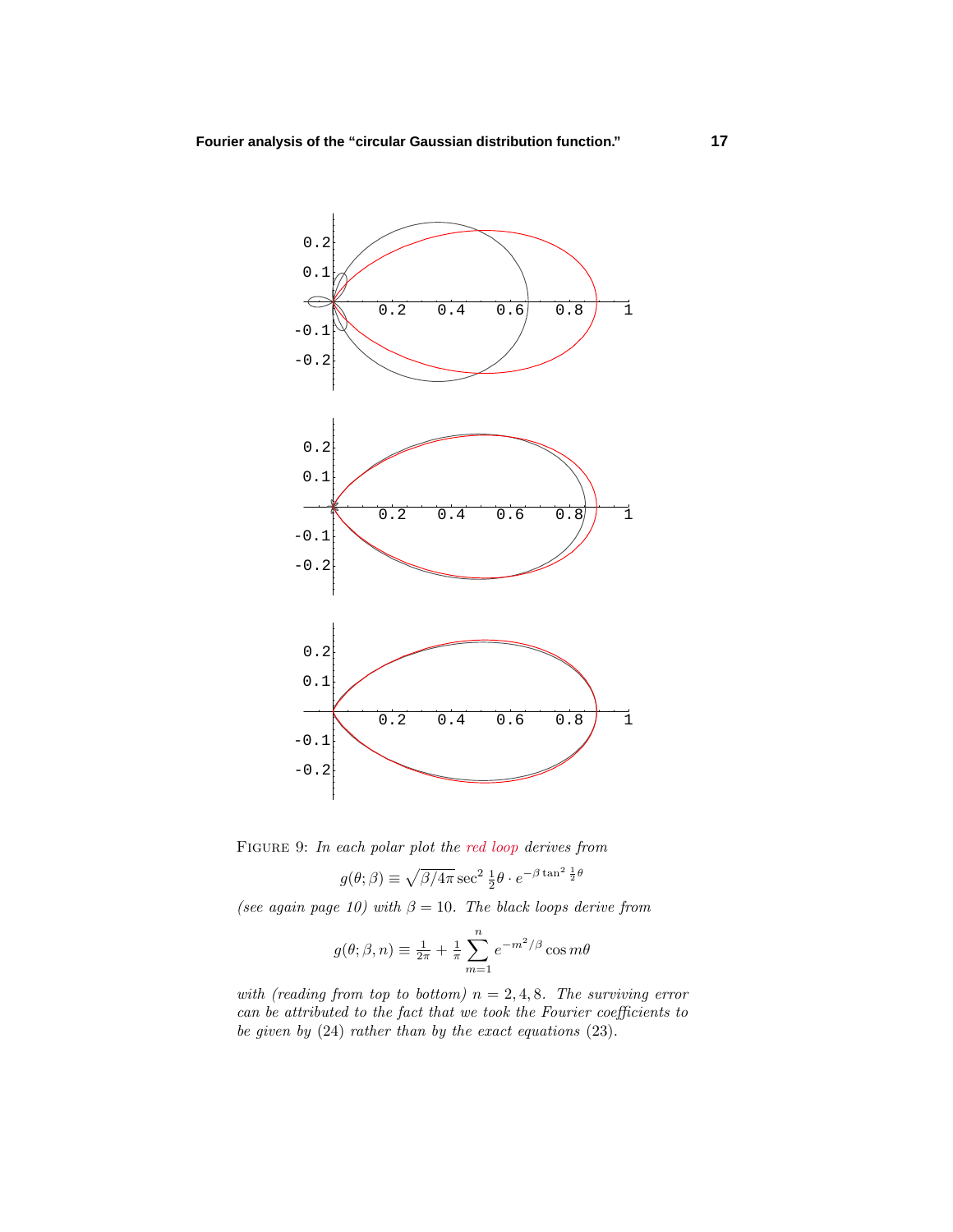The preceding figure demonstrates the effectiveness of our Fourier analysis of the "circular Gaussian distribution function"  $g(\theta; \beta)$ . But the objects of primary interest are "beams;" we have only incidental interest in "Gaussian beams" *...*so it is gratifying to discover that we are in position now to construct beams in great variety by assigning values to the coefficients  $g_m(\beta)$  that differ how ever we please from those described at (23/24). In each case we are able to describe exactly (if as a series of Bessel functions) the resulting field.

But within the universe of beams the Gaussian beam—of which I a moment ago spoke dismissively—occupies a special place. That is because it supports an infinite population of sibling beams, "Gaussian beams of higher modal order" *...* which collectively provide a natural basis in "beam space." I turn now to a description of how this comes about.

**3. Higher modes of a Gaussian beam.** At (7) we looked to a particular solution of

$$
\left\{ \left(\frac{\partial}{\partial x}\right)^2 \right\} \psi(x, z) = 2i\kappa \frac{\partial}{\partial z} \psi(x, z) \tag{6}
$$

—namely, the "diffusive solution"

$$
\psi(x,z) = \frac{1}{\sqrt{1 - i(z/Z)}} \exp\left\{-a \frac{x^2}{1 - iz/Z}\right\} \quad : \quad 2aZ \equiv \kappa \tag{7}
$$

that "evolves in time *z*" from  $\psi(x,0) = e^{-ax^2}$ . Concerning that evolution process:

We know from the quantum mechanics of a free particle that the solution of

$$
\left(\frac{\partial}{\partial x}\right)^2 \psi(x,t) = -\frac{2m}{\hbar} i \frac{\partial}{\partial t} \psi(x,t)
$$

that evolves dynamically from  $\psi(x,0)$  can be described

$$
\psi(x,t) = \int_{-\infty}^{+\infty} K(x,t;y,0) \psi(y,0) dy
$$

where the "free particle propagator" is given by

$$
K(x, t; y, 0) = \sqrt{m/2\pi i\hbar t} \exp\left\{\frac{i}{\hbar} \frac{m}{2} \frac{(x-y)^2}{t}\right\}
$$

In the present context we expect therefore to have

$$
\psi(x,z) = \int_{-\infty}^{+\infty} \mathcal{K}(x,z;y,0) \,\psi(y,0) \,dy \tag{26}
$$

with (replace  $m/\hbar \mapsto -\kappa = -2aZ$ )

$$
\mathcal{K}(x, z; y, 0) = \sqrt{iaZ/\pi z} \exp\left\{-iaZ\frac{(x-y)^2}{z}\right\}
$$

and by computation find that indeed

$$
\int_{-\infty}^{+\infty} \mathcal{K}(x, z; y, 0) e^{-ay^2} dy = \text{expression on the right side of (7)}
$$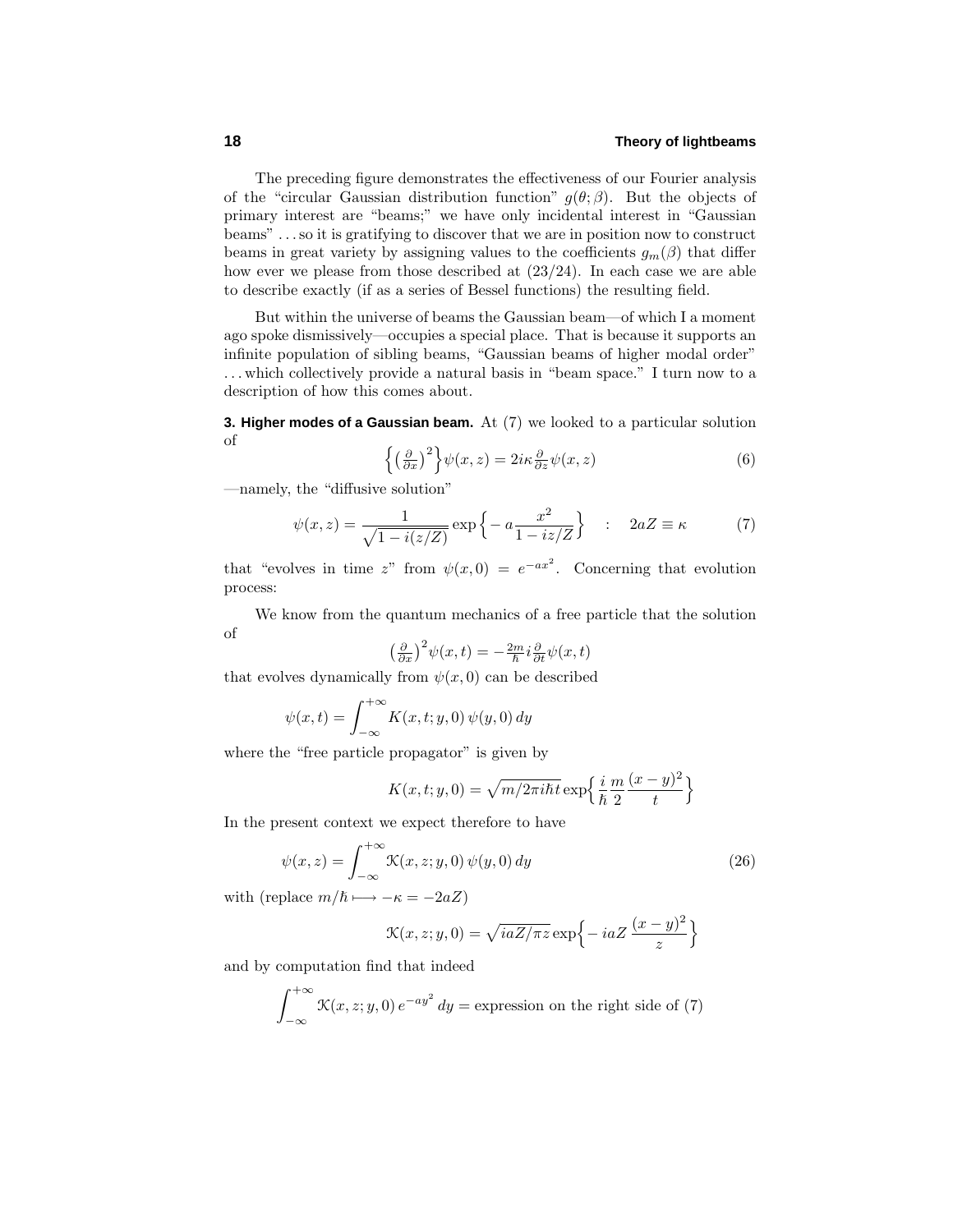#### **Higher modes of a Gaussian beam 19**

The process just illustrated will acquire special importance in a moment.

It is evident that if  $\psi(x, z)$  is a solution of (6) then so also is

$$
\psi_m(x, z) \equiv a^{-\frac{m}{2}} \left( -\frac{\partial}{\partial x} \right)^m \psi(x, z)
$$

where the factor  $a^{-\frac{m}{2}}$  has been introduced so as to make  $\psi$  and  $\psi_m$  have the same physical dimension. But by Rodrigues' construction of the Hermite polynomials (known to *Mathematica* as HermiteH[m,*ξ*]) we have

$$
H_0(\xi) = 1
$$
  
\n
$$
H_1(\xi) = 2\xi
$$
  
\n
$$
H_2(\xi) = 4\xi^2 - 2
$$
  
\n
$$
H_3(\xi) = 8\xi^3 - 12\xi
$$
  
\n
$$
H_4(\xi) = 16\xi^4 - 48\xi^2 + 12
$$
  
\n
$$
\vdots
$$

It now follows that

$$
\psi_m(x,0) = H_m(\sqrt{a}x)e^{-ax^2}
$$
\n(27.0)

and that

$$
\psi_m(x,z) = a^{-\frac{m}{2}} \left( -\frac{\partial}{\partial x} \right)^m \frac{1}{\sqrt{1 - i(z/Z)}} \exp \left\{ -a \frac{x^2}{1 - iz/Z} \right\}
$$

$$
= \left[ \frac{1}{\sqrt{1 - i(z/Z)}} \right]^{1+m} H_m \left[ \frac{\sqrt{a} x}{\sqrt{1 - i(z/Z)}} \right] \exp \left\{ -a \frac{x^2}{1 - iz/Z} \right\} (27.1)
$$

*Mathematica* confirms (in low-order cases) that  $\psi_m(x, z)$  is in fact a solution of the beam equation (6):

$$
\left\{ \left(\frac{\partial}{\partial x}\right)^2 - 4iaZ \frac{\partial}{\partial z} \right\} \psi_m(x, z) = 0
$$

The functions (27.1) give back (27.0) at  $z = 0$ , and (much less obviously, but which *Mathematica* is quick again to confirm) can be recovered from the latter means of the propagation formula (26).

We are informed, however, that when work-a-day laser physicists refer to the higher modes of a Gaussian beam they have in mind a related but distinct population of "Gaussian siblings," namely the functions<sup>7</sup>

<sup>&</sup>lt;sup>7</sup> See page 176 in O. Svelto's classic text *Principles of Lasers* ( $3<sup>rd</sup>$  edition ) and §3.3 in H. Kogelnik & T. Li, "Laser beams and resonators," Appl. Opt. **5**, 1550 (1966). I have pulled back their 3-dimensional result to two space dimensions.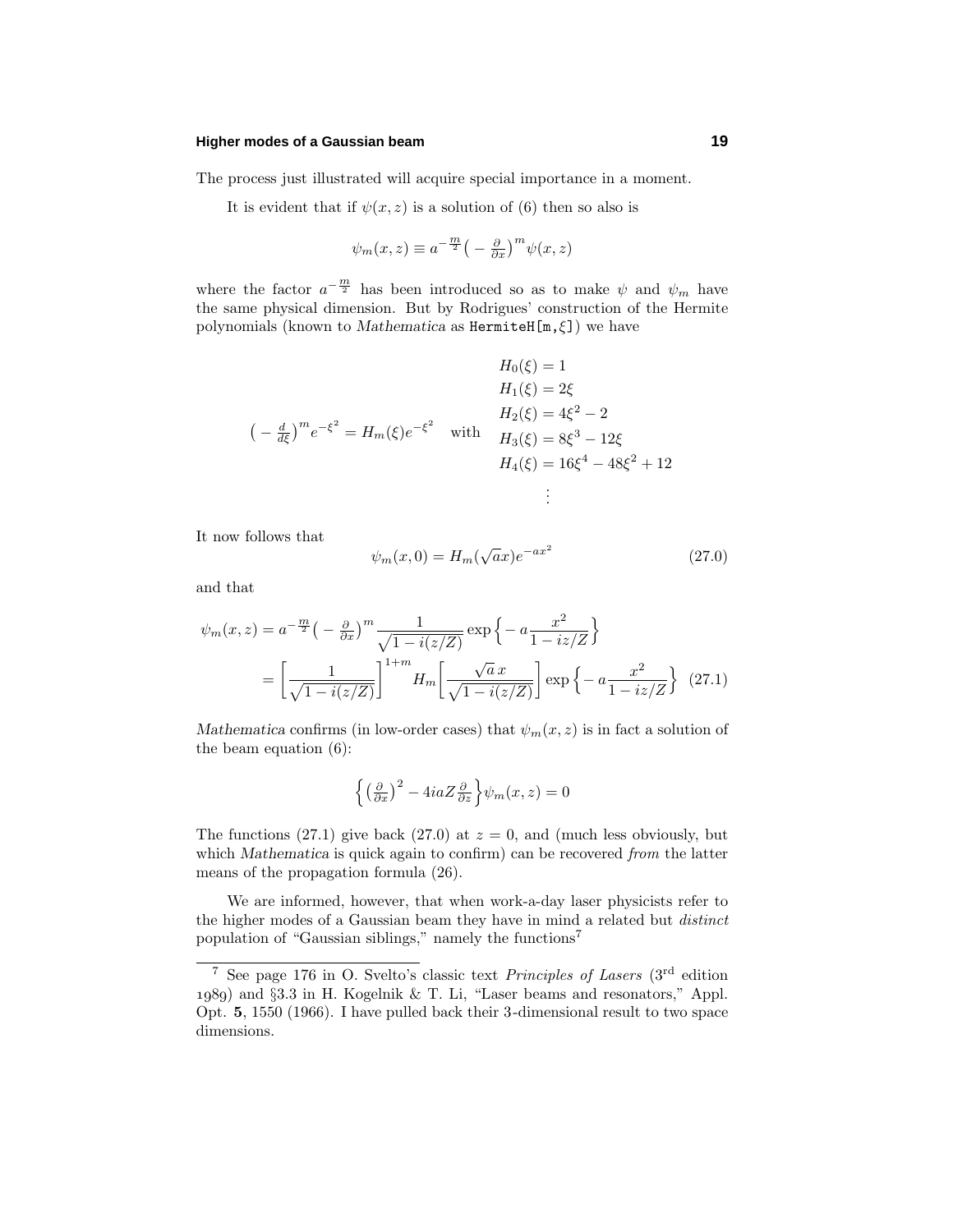$$
\Psi_m(x,z) = \left[\frac{1}{1 + (z/Z)^2}\right]^{\frac{1}{4}} H_m \left[\frac{\sqrt{2a}x}{\sqrt{1 + (z/Z)^2}}\right] e^{i\left[\frac{1}{2} + m\right] \arctan(z/Z)} \qquad (28.1)
$$

$$
\cdot \exp\left\{-a\frac{x^2}{1 - iz/Z}\right\}
$$

That these functions do in fact satisfy the beam equation is readily verified (in any specific low order) by explicit calculation. At the beam waist  $z = 0$  we have

$$
\downarrow
$$
  
=  $H_m(\sqrt{2a}x)e^{-ax^2}$  (28.0)

from which we do in fact recover (28.1) if we use (26) to propagate up and down the *z*-axis. Comparison of (28.0) with (27.0) shows how very closely related the  $\psi_m$  and  $\Psi_m$  families are ...and yet there is a world of difference:

- The red factor in (28.1) is manifestly real: the functions  $\Psi_m$  are readily brought to polar form, with explicit phase factors, while the  $\psi_m$  are profoundly complex.
- Write

$$
e^{i\left(\frac{1}{2}+m\right)\arctan(z/Z)} = \exp\left\{-a\frac{x^2}{1-i z/Z}\right\}
$$

$$
= \exp\left\{-a\frac{x^2}{1+(z/Z)^2}\right\} \cdot \exp\left\{i\left[\left(\frac{1}{2}+m\right)\Phi - a\frac{x^2}{1+(z/Z)^2}(z/Z)\right]\right\}
$$

with  $\Phi(z) \equiv \arctan(z/Z)$ . Construct (see again (4))

$$
\phi_m(x, z) = e^{-i\kappa z} \cdot \Psi_m(x, z)
$$

and observe that, while the equi-phase contours

$$
\kappa z - \left(\frac{1}{2} + m\right)\Phi + a \frac{x^2}{1 + (z/Z)^2} (z/Z) = \text{constant} \quad : \quad \kappa = 2aZ
$$

of the functions  $\phi_m$  are *m*-dependent, their *curvature as they cross the*  $z$ -axis is, by an argument which I will omit,<sup>8</sup> *m*-independent—the same in all modes. The  $\phi_m$  derived from (27.1) are, in consequence of their profound complexity, readily seen to possess no such property. The point acquires technological importance from the necessarily fixed shape of the mirrors at the ends of a laser cavity.

Svelto presents (28.1) with an "it can be shown" and an allusion to the obscure depths of the theory of resonators. Kogelnik & Li omit the details of their argument "because of space limitations." In §4 I sketch an analytical line of argument from which the functions  $\Psi(x, z)$  emerge with a kind of inevitability as "natural constructs."

 $8$  See CLASSICAL ELECTRODYNAMICS (2002) pages 325–326 for the details.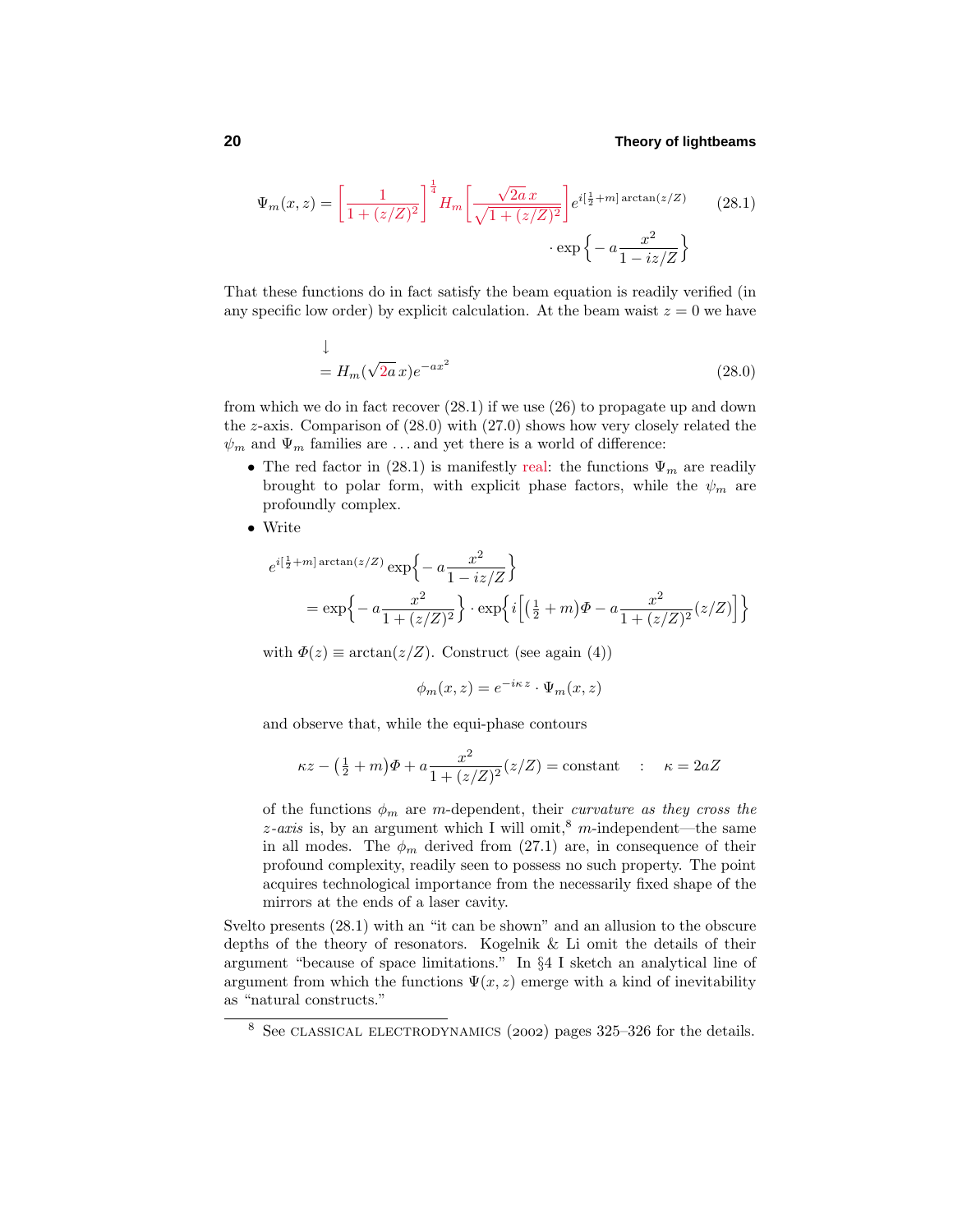#### **Generating functions for beam modes 21**

The "higher modes of a Gaussian beam" is evidently a phrase to which one can attach a *variety* of specific meanings. If the  $\Psi_m$  modes are to be assigned pride of place, it must be on *physical* grounds: namely, that those are—for reasons traceable (as suggested above) to the detailed physics of beam production—the modes encountered in the laboratory.

The alternative modal definitions share (among others) this important property: starting from either, one can use the orthogonality of the Hermite polynomials

$$
\int_{-\infty}^{+\infty} H_m(\xi) H_n(\xi) e^{-\xi^2} d\xi = \sqrt{\pi} m! 2^m \delta_{mn}
$$

to construct modal superpositions that possess any prescribed structure at the beam waist. What we have now in hand are, in effect, two alternative "bases in beam space"—two to be joined soon by infinitely many others.

**4. Development of modal properties by the generating function method.** We have several times drawn general inferences from evidence supplied by *Mathematica* in a few low-order cases. It is obvious, however, that such a procedure, for all its heuristic value, can never provide formal proof of infinite sets of propositions. I describe here how, in the circumstances at hand, the elegant "generating function method" can be used to bridge the gap. By way of orientation *...*

It is well known (and known, in particular, to *Mathematica*) that

$$
\sum_{m=0}^{\infty} \frac{1}{m!} H_m(\xi) u^n = e^{-u^2 + 2\xi u}
$$

Arguing as follows

$$
\sum_{m=0}^{\infty} \sum_{n=0}^{\infty} \frac{1}{m!} \frac{1}{n!} \left\{ \int_{-\infty}^{+\infty} H_m(\xi) H_n(\xi) e^{-\xi^2} d\xi \right\} u^n v^n
$$
  
= 
$$
\int_{-\infty}^{+\infty} e^{-u^2 + 2\xi u} e^{-v^2 + 2\xi v} e^{-\xi^2} d\xi
$$
  
= 
$$
\sqrt{\pi} e^{2uv}
$$
  
= 
$$
\sum_{m=0}^{\infty} \sum_{n=0}^{\infty} \frac{1}{m!} \frac{1}{n!} \left\{ \sqrt{\pi} m! 2^m \delta_{mn} \right\} u^n v^n
$$

we establish—in a single blow—the infinite set of orthogonality statements presented at the top of the page.

Taking inspiration now from (27.0), we construct the generating function

$$
g(x, 0; u) \equiv \sum_{m=0}^{\infty} \frac{1}{m!} \psi_m(x, 0) u^m = \sum_{m=0}^{\infty} \frac{1}{m!} H_m(\sqrt{a}x) e^{-ax^2} u^m
$$

$$
= e^{-u^2 + 2\sqrt{a}x u - ax^2}
$$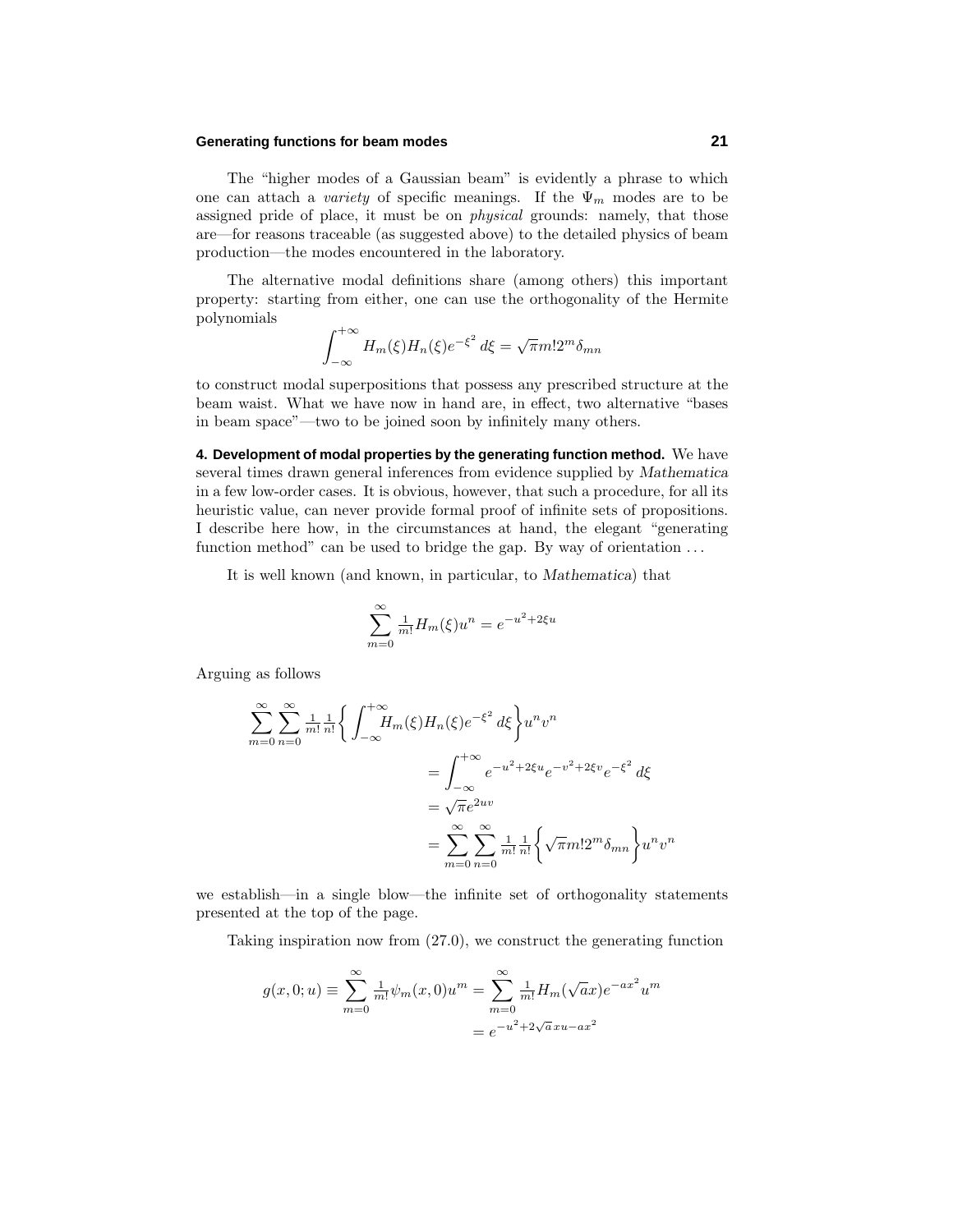and use (26) to propagate that function up and down the *z*-axis:

$$
g(x, z; u) = \int_{-\infty}^{+\infty} \mathcal{K}(x, z; y, 0) g(y, 0; u) dy
$$
  

$$
\mathcal{K}(x, z; y, 0) = \sqrt{iaZ/\pi z} \exp\{-iaZ\left(\frac{(x - y)^2}{z}\right\}
$$
  

$$
= \frac{1}{\sqrt{1 - iz/Z}} \exp\left\{-\frac{(u - \sqrt{a}x)^2}{1 - iz/Z}\right\}
$$
  

$$
= \frac{1}{\sqrt{1 - iz/Z}} e^{-u^2 + 2\sqrt{a}ux} \exp\left\{-a\frac{x^2}{1 - iz/Z}\right\}
$$
  

$$
= \frac{1}{\sqrt{1 - iz/Z}} \left\{\sum_{m=0}^{\infty} \frac{1}{m!} H_m(\sqrt{a}x) u^m\right\} \exp\left\{-a\frac{x^2}{1 - iz/Z}\right\}
$$

Here  $u \equiv u/\sqrt{1 - iz/Z}$  and  $x \equiv x/\sqrt{1 - iz/Z}$ , so we have

$$
= \sum_{m=0}^{\infty} \frac{1}{m!} \left[ \frac{1}{\sqrt{1 - iz/Z}} \right]^{1+m} H_m \left[ \frac{\sqrt{a}x}{\sqrt{1 - iz/Z}} \right] \exp\left\{-a \frac{x^2}{1 - iz/Z} \right\} u^m
$$

which is to say: we have recovered precisely the beam modes  $(27.1)$ . That each is in fact a solution of the beam equation follows simply and elegantly from the observation that

$$
\left\{ \left(\frac{\partial}{\partial x}\right)^2 - 4iaZ \frac{\partial}{\partial z} \right\} g(x, z; u) = 0 \quad : \text{ all } u
$$

Which brings me finally to the main point of this discussion. Taking our inspiration now from (28.0) we construct

$$
G(x, 0; u; b) \equiv \sum_{m=0}^{\infty} \frac{1}{m!} H_m(b\sqrt{a}x)e^{-ax^2}u^m
$$

$$
= e^{-u^2 + 2b\sqrt{a}xu - ax^2}
$$

which gives back  $g(x, 0; u)$  at  $b = 1$  and

$$
\downarrow
$$
  
=  $\sum_{m=0}^{\infty} \frac{1}{m!} \Psi_m(x,0) u^m$  at  $b = \sqrt{2}$ 

Drawing again upon (26) to propagate up and down the *z*-axis, we find

$$
G(x, z; u; b) = \frac{1}{\sqrt{1 - iz/Z}} \exp \left\{ -\frac{iZ - (b^2 - 1)z}{iZ + z} u^2 + \frac{2b\sqrt{a}ux}{1 - iz/Z} - \frac{ax^2}{1 - iz/Z} \right\}
$$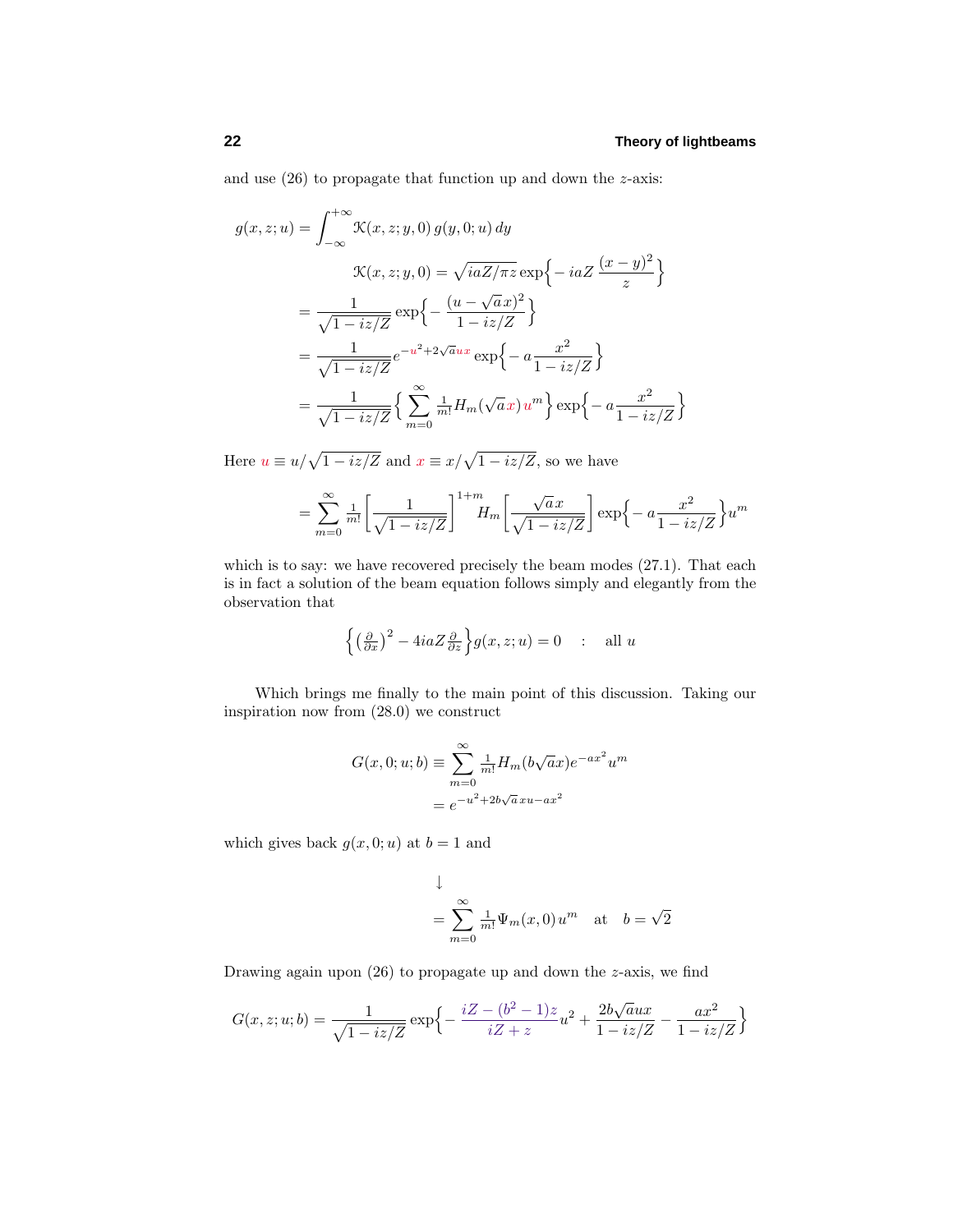#### **Generating functions for beam modes 23**

which is found to satisfy

$$
\left\{ \left(\frac{\partial}{\partial x}\right)^2 - 4iaZ \frac{\partial}{\partial z} \right\} G(x, z; u; b) = 0 \quad : \quad \text{all } u, \text{ all } b
$$

and from which it follows in particular that

$$
G(x, z; u; 1) = g(x, z; u) : described above
$$
  

$$
G(x, z; u; \sqrt{2}) = \frac{1}{\sqrt{1 - iz/Z}} exp\left\{-\frac{1 + iz/Z}{1 - iz/Z}u^{2} + \frac{2\sqrt{2a}ux}{1 - iz/Z} - \frac{ax^{2}}{1 - iz/Z}\right\}
$$

But if  $1 + iz/Z = \sqrt{1 + (z/Z)^2}e^{i\Phi}$  then  $1 - iz/Z = \sqrt{1 + (z/Z)^2}e^{-i\Phi}$  and we have

$$
G(x, z; u; \sqrt{2}) = \left[\frac{1}{\sqrt{1 + (z/Z)^2}}\right]^{\frac{1}{2}} e^{\frac{1}{2}i\Phi}
$$
  
\n
$$
\cdot \exp\left\{-e^{2i\Phi}u^2 + 2e^{i\Phi}u \frac{\sqrt{2a}x}{\sqrt{1 + (z/Z)^2}}\right\} \exp\left\{-\frac{ax^2}{1 - iz/Z}\right\}
$$
  
\n
$$
= \sum_{m=0}^{\infty} \frac{1}{m!} \left\{ \left[\frac{1}{1 + (z/Z)^2}\right]^{\frac{1}{4}} H_m \left[\frac{\sqrt{2a}x}{\sqrt{1 + (z/Z)^2}}\right]
$$
  
\n
$$
\cdot \exp\left\{-\frac{ax^2}{1 - iz/Z} + i\left(\frac{1}{2} + m\right)\Phi\right\} \right\} u^m
$$
  
\n
$$
= \sum_{m=0}^{\infty} \frac{1}{m!} \Psi_m(x, z) u^m
$$

To summarize: the generating function  $G(x, z; u; b)$  at the bottom of the preceding page presents a *b*-parameterized infinitude of alternative beam-modal definitions. But special simplifications attach to the expression

$$
\frac{iZ - (b^2 - 1)z}{iZ + z}
$$

in the cases  $b = 0$  (trivial),  $b = 1$  and  $b = \sqrt{2}$ . Exploitation of those simplifications has been shown to lead to the  $\psi_m$ -modes (27.1) and  $\Psi_m$ -modes (28.1), respectively—constructions which in this sense occupy preferred places within the range of possibilities.

Since the present essay is addressed primarily to the construction of an exact theory of (electromagnetic) beams, I should perhaps emphasize that the discussion this and the preceding section has been concerned with an aspect of the standard approximate theory of (scalar) beams. It has been developed in response to some perceptive critical remarks by Morgan Mitchell, who brought to my attention a defect in an earlier version of this material.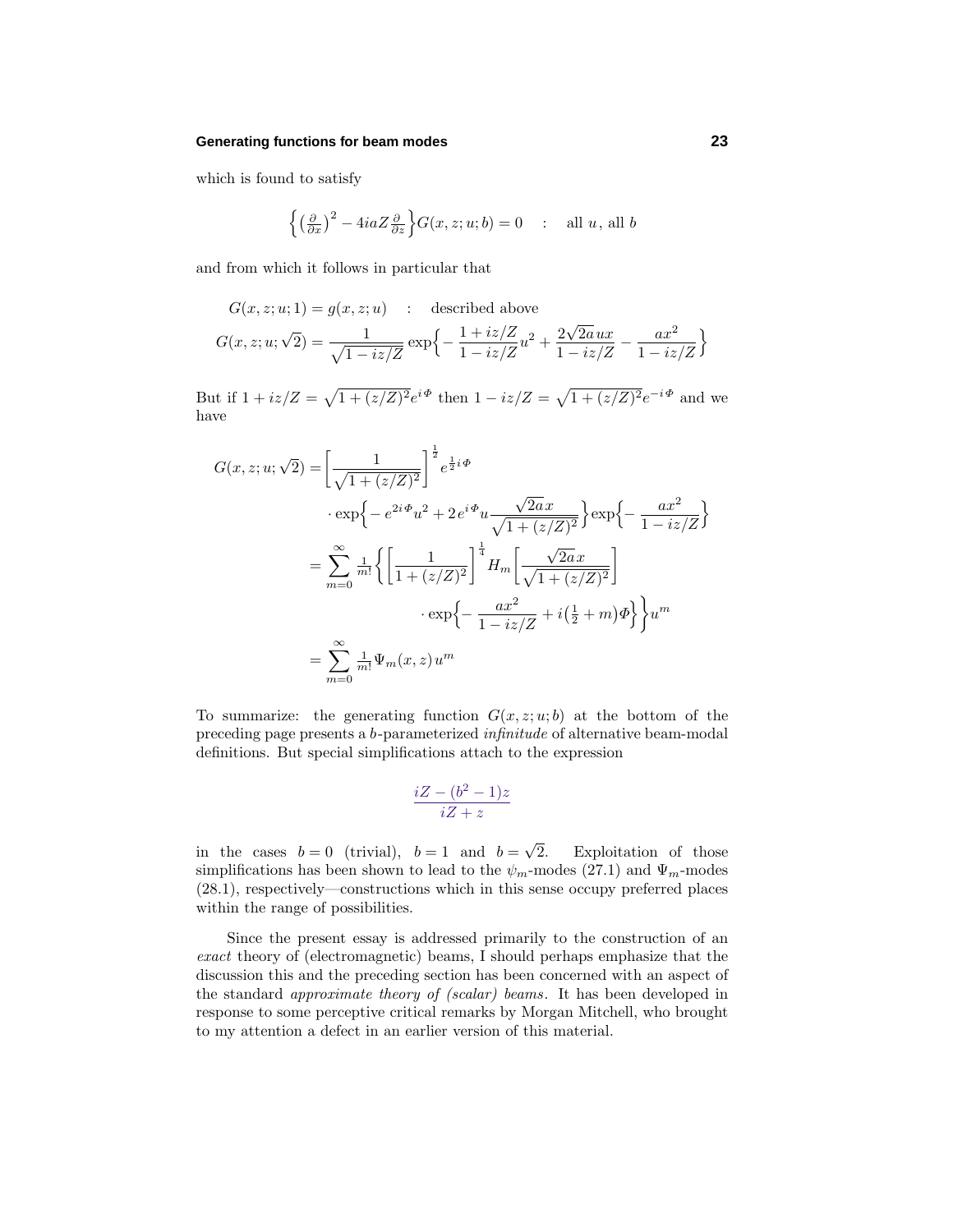3 -dimensional theory

**5. Spherical shadow of a bivariate Gaussian.** Figure 2 alludes to a technique for erecting distributions on the circle (of radius *κ* ) by stereographic projection from distributions on the line. Here I describe how, by essentially the same technique, distributions on the plane can be stereographically reinterpreted as distributions on the sphere. Let  $\{u, \phi\}$  refer to a polar coordinatization of the plane, and let

> $G(u, \phi)$  *u* dud $\phi =$  $\sqrt{ }$ J  $\mathcal{L}$ weight assigned to the differential neighborhood *u dudφ* of the planar point with radial/angular address  $\{u, \phi\}$

We will have interest mainly in rotationally-invariant (or axially-symmetric, or  $\phi$ -independent) distributions  $G(u)$ : for those we have

$$
G(u) 2\pi u \, du = \begin{cases} \text{weight assigned to the differential ring of radius } u \\ \text{and width } du, \text{ concentric about the origin} \end{cases}
$$

And of those we will restrict our attention mainly (compare (14.1)) to the Gaussian case <sup>4</sup>*<sup>a</sup> <sup>u</sup>*<sup>2</sup>

$$
G(u) = \frac{1}{4\pi a}e^{-\frac{1}{4a}u}
$$

*...* in which connection we observe that

$$
\int_0^\infty \frac{1}{4\pi a} e^{-\frac{1}{4a}u^2} \cdot 2\pi u \, du = 1
$$

We place the origin of the  $\{u, \phi\}$ -system at the North Pole of the sphere, on which we inscribe spherical coordinates:

> $\theta \equiv$  co-latitude (see again Figure 2) *φ* ≡ longitude

The  $du \times ud\phi$  neighborhood of the point  $\{u, \phi\} = \{2\kappa \tan \frac{1}{2}\theta, \phi\}$  on the plane projects to the  $\kappa d\theta \times \kappa \sin \theta d\phi$  neighborhood of the point  $\{\theta, \phi\}$  on the sphere. To obtain the projected distribution  $g(\theta, \phi)$  we write

$$
g(\theta, \phi)\kappa^2 \sin \theta \, d\theta d\phi = G(u, \phi) \, u \, dud\phi
$$
  
=  $G(2\kappa \tan \frac{1}{2}\theta, \phi) \, 2\kappa \tan \frac{1}{2}\theta \cdot \kappa \sec^2 \frac{1}{2}\theta \, d\theta d\phi$ 

giving

$$
g(\theta, \phi) = \frac{2\kappa \tan \frac{1}{2}\theta \cdot \kappa \sec^2 \frac{1}{2}\theta}{\kappa^2 \sin \theta} \cdot G(2\kappa \tan \frac{1}{2}\theta, \phi)
$$

$$
= \sec^4 \frac{1}{2}\theta \cdot G(2\kappa \tan \frac{1}{2}\theta, \phi)
$$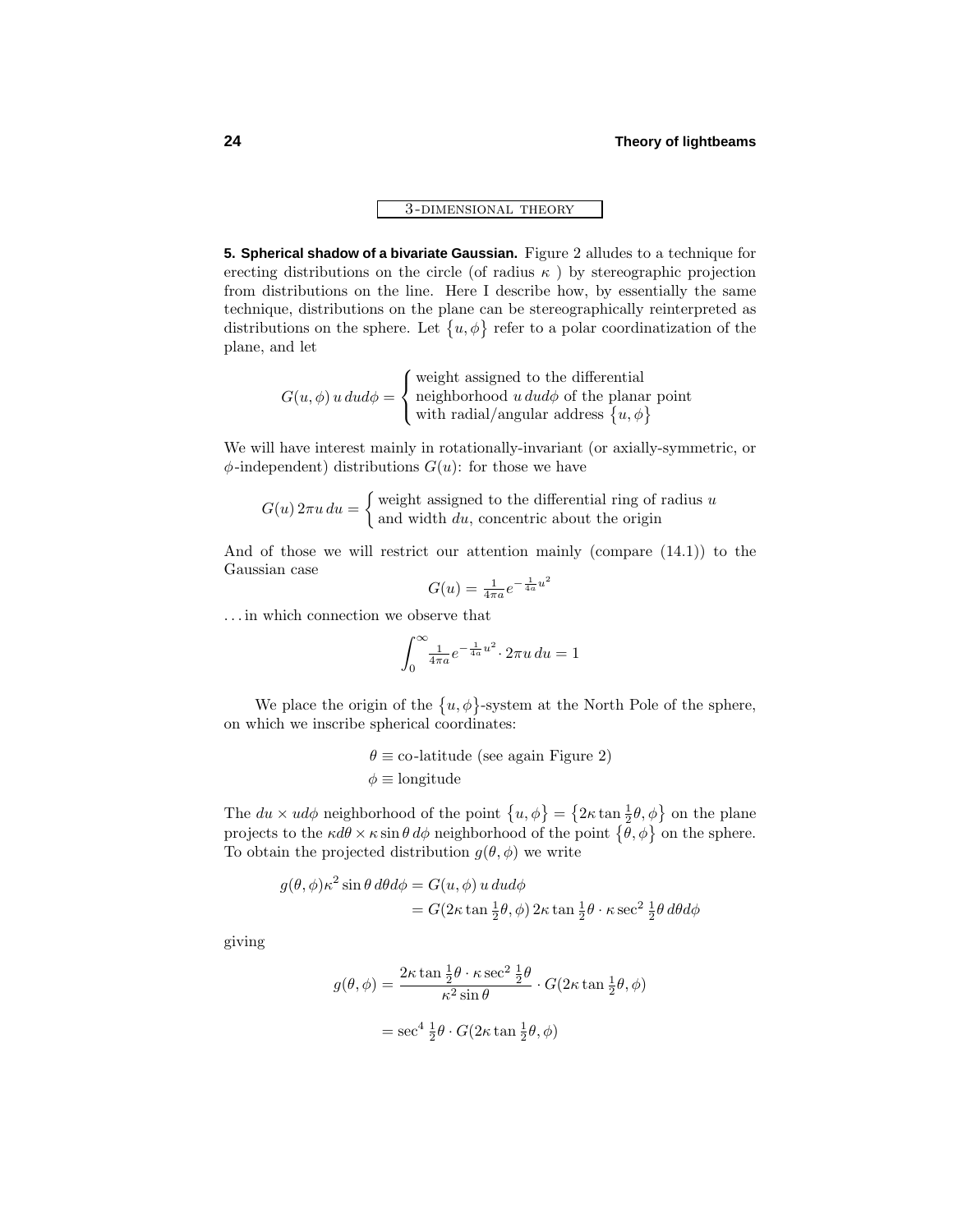## **Spherical shadow of a bivariate Gaussian 25**

In the presence of rotational invariance nothing happens except that the  $\phi$ 's on left and right become moot, and for Gaussian distributions centered at the pole we have (compare (14.2) and the bottom of page 10)

$$
g(\theta, \phi) = \left[\kappa \frac{1}{\sqrt{4\pi a}} \sec^2 \frac{1}{2}\theta\right]^2 e^{-\frac{1}{a}\kappa^2 \tan^2 \frac{1}{2}\theta} \qquad ; \qquad \phi\text{-independent}
$$

$$
= \left[\sqrt{\beta/4\pi} \sec^2 \frac{1}{2}\theta\right]^2 e^{-\beta \tan^2 \frac{1}{2}\theta} \qquad (29)
$$

$$
\beta \equiv \kappa^2/a
$$

To test this result we look to

$$
\int_0^{\pi} \left\{ \int_0^{2\pi} g(\theta, \phi) \sin \theta \, d\phi \right\} d\theta = \int_0^{\pi} (\beta/4\pi) \sec^4 \frac{1}{2} \theta \cdot e^{-\beta \tan^2 \frac{1}{2} \theta} 2\pi \sin \theta \, d\theta
$$

and are gratified to be informed by *Mathematica* that

# NIntegrate[Evaluate[etc,  $\{\theta, 0, \pi\}$ ]] = 1.

where representative values are assigned to  $\beta$ . Note the adjusted lower limit on the  $\theta$ -integral: formerly negative values of  $\theta$  are now subsumed in the  $\phi$ -sweep around the sphere.

When presented with a function of the generic form  $g(\theta, \phi)$  it is natural to contemplate writing

$$
g(\theta,\phi) = \sum_{\ell=0}^{\infty} \sum_{m=-\ell}^{m=\ell} g_{\ell}^{m} Y_{\ell}^{m}(\theta,\phi)
$$
\n(30.1)

and using the orthonormality of the spherical harmonics to obtain

$$
g_{\ell}^{m} = \int_{0}^{\pi} \int_{0}^{2\pi} g(\theta, \phi) \left[ Y_{\ell}^{m}(\theta, \phi) \right]^* \sin \theta \, d\phi d\theta \qquad (30.2)
$$

How does the normalization condition

$$
\int_0^{\pi} \int_0^{2\pi} g(\theta, \phi) \sin \theta \, d\phi d\theta = 1
$$

fit within such a scheme? We have  $9$ 

$$
\int_0^{\pi} \int_0^{2\pi} Y_{\ell}^{m}(\theta, \phi) \sin \theta \, d\phi d\theta = \begin{cases} \sqrt{4\pi} & \text{if } m = \ell = 0\\ 0 & \text{otherwise} \end{cases}
$$

so normalization forces  $g_0^0 = \frac{1}{\sqrt{4\pi}}$  but places no restriction on the other coefficients  $g_{\ell}^{m}$ , essentially because  $Y_{\ell}^{m}(\theta,\phi) \perp Y_{0}^{0}(\theta,\phi) \equiv \frac{1}{\sqrt{4\pi}}$ .

$$
\sqrt{\tfrac{2\ell+1}{4\pi}\tfrac{(\ell-m)!}{(\ell+m)!}}P_\ell^m(\cos\theta)e^{im\phi}
$$

to the command SphericalHarmonicY $[\ell, m, \theta, \phi]$ —can be used to construct experimental evidence for all such claims.

<sup>9</sup> *Mathematica*—which responds with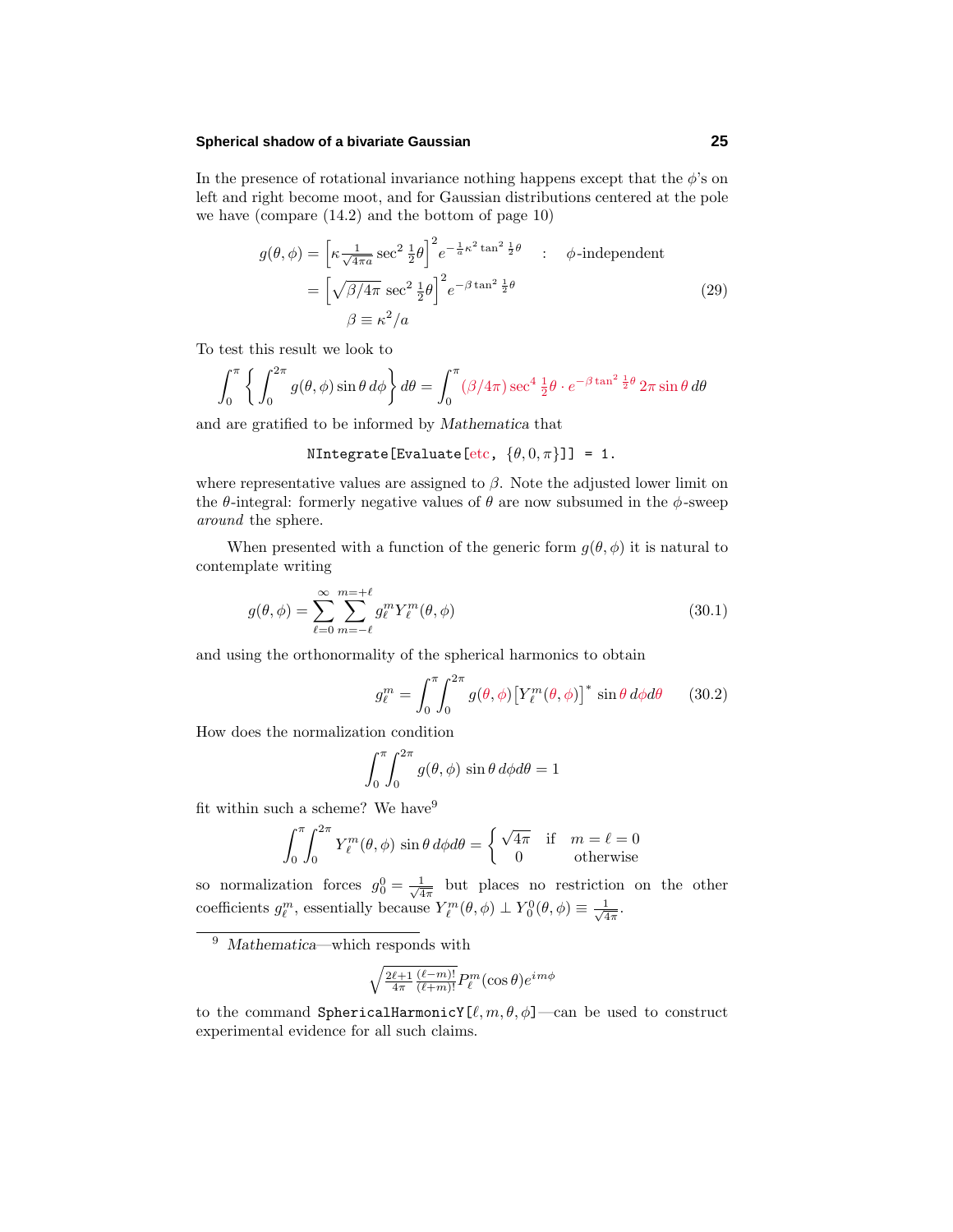

FIGURE 10: Stepping up from 2 to 3 dimensions is shown on the preceding page to entail an adjustment of the form

$$
\sqrt{\beta/4\pi} \sec^2 \frac{1}{2}\theta \quad \longrightarrow \quad \left[\sqrt{\beta/4\pi} \sec^2 \frac{1}{2}\theta\right]^2
$$

the effect of which—as illustrated in this cross-section of the spherical plot (compare Figure 3: the same parameter values have been used here as there)—is to sharpen the distribution.

If  $g(\theta, \phi)$  is in fact  $\phi$ -independent (*i.e.*, if the distribution is axially symmetric) than only the "zonal harmonics"  $^{10}$ 

$$
Y_{\ell}^{0}(\theta) = \sqrt{\frac{2\ell+1}{4\pi}} P_{\ell}(\cos \theta)
$$

<sup>10</sup> See Philip Morse & Herman Feshbach, Methods of Theoretical Physics (1953), page 1264 for discussion of this and some related terminology.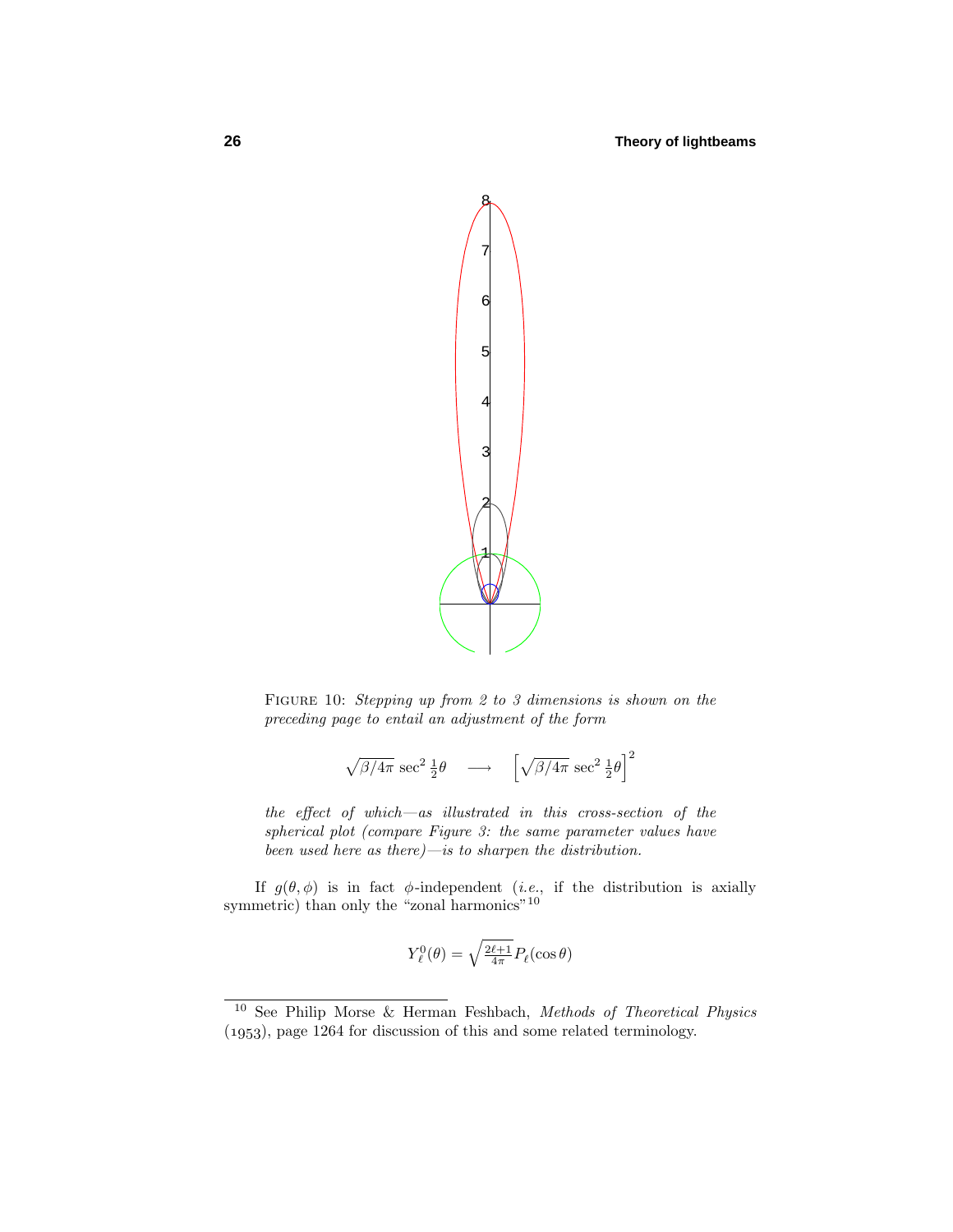#### **Spherical shadow of a bivariate Gaussian 27**

contribute to the sum  $(30.1)$ : we have

$$
g(\theta) = \frac{1}{4\pi} + \sum_{\ell=1}^{\infty} g_{\ell} Y_{\ell}^{0}(\theta)
$$
\n(31.1)

$$
g_{\ell} = \int_0^{\pi} g(\theta) Y_{\ell}^0(\theta) 2\pi \sin \theta d\theta \qquad (31.2)
$$

If, in particular,  $g(\theta)$  has the *β*-dependent Gaussian design (29) then

$$
g_{\ell}(\beta) = \int_0^{\pi} \left[ \sqrt{\beta/4\pi} \sec^2 \frac{1}{2} \theta \right]^2 e^{-\beta \tan^2 \frac{1}{2} \theta} \cdot \sqrt{\frac{2\ell+1}{4\pi}} P_{\ell}(\cos \theta) \cdot 2\pi \sin \theta d\theta
$$

Alternatively: if  $\cos \theta \equiv w$  then  $\sin \theta d\theta = -dw$  and<sup>11</sup>

$$
\sec^2 \frac{1}{2}\theta = \frac{2}{1+w}
$$
 and  $\tan^2 \frac{1}{2}\theta = \frac{1-w}{1+w}$ 

so we can write

$$
g_{\ell}(\beta) = \int_{-1}^{+1} \left[ \sqrt{\beta/4\pi} \, \frac{2}{1+w} \right]^2 e^{-\beta \frac{1-w}{1+w}} \cdot \sqrt{\frac{2\ell+1}{4\pi}} P_{\ell}(w) \cdot 2\pi \, dw
$$

The integral is a little delicate because, though the integrand is well-behaved on the interval, it has an essential singularity at  $w = 1$ . A second change of variable ameliorates the problem: write  $\frac{1-w}{1+w} \equiv u$ . Then  $w = \frac{1-u}{1+u}$ ,  $dw = -\frac{2}{(1+u)^2} du$ ,  $\frac{2}{1+w} = 1 + u$  and

$$
= \int_0^\infty \left[ \sqrt{\beta/4\pi} \left( 1 + u \right) \right]^2 e^{-\beta u} \cdot \sqrt{\frac{2\ell+1}{4\pi}} P_\ell(\frac{1-u}{1+u}) \cdot 2\pi \frac{2}{(1+u)^2} du
$$
  

$$
= \frac{1}{\sqrt{4\pi}} \int_0^\infty \beta \sqrt{2\ell+1} e^{-\beta u} P_\ell(\frac{1-u}{1+u}) du \tag{32}
$$

The former weak pathology at  $w = -1$  has now been removed to  $u = \infty$  and rendered quite benign: *Mathematica* now does the integration uncomplainingly, but produces longer and longer strings of incomplete gamma functions and Meijer G-functions.<sup>12</sup>*,*<sup>13</sup> Specifically

<sup>13</sup> A final change of variable recommends itself: write  $u = v^2$ . Then  $du = 2v dv$ and we have

$$
g_{\ell} = \frac{1}{2} \sqrt{\beta(2\ell+1)} \int_{-\infty}^{+\infty} \left[ \sqrt{\beta/\pi} e^{-\beta v^2} \right] P_{\ell}(\frac{1-v^2}{1+v^2}) |v| \, dv
$$

The expression in square brackets  $\rightarrow \delta(v)$  as  $\beta \uparrow \infty$ , but because of the dangling  $\sqrt{\beta}$  leads us not very usefully to an expression of the indefinite form  $\infty \cdot 0$ .

<sup>11</sup> See Abramowitz & Stegun, **4.3.21** & **4.3.22**. These "half-angle formulas" are in obvious conformity with  $\sec^2 z - \tan^2 z = 1$ .

<sup>&</sup>lt;sup>12</sup> Than which there are few things more horrible. See Gradshteyn  $\&$  Ryzhik, Table of Integrals, Series, and Products (1965), §9.3.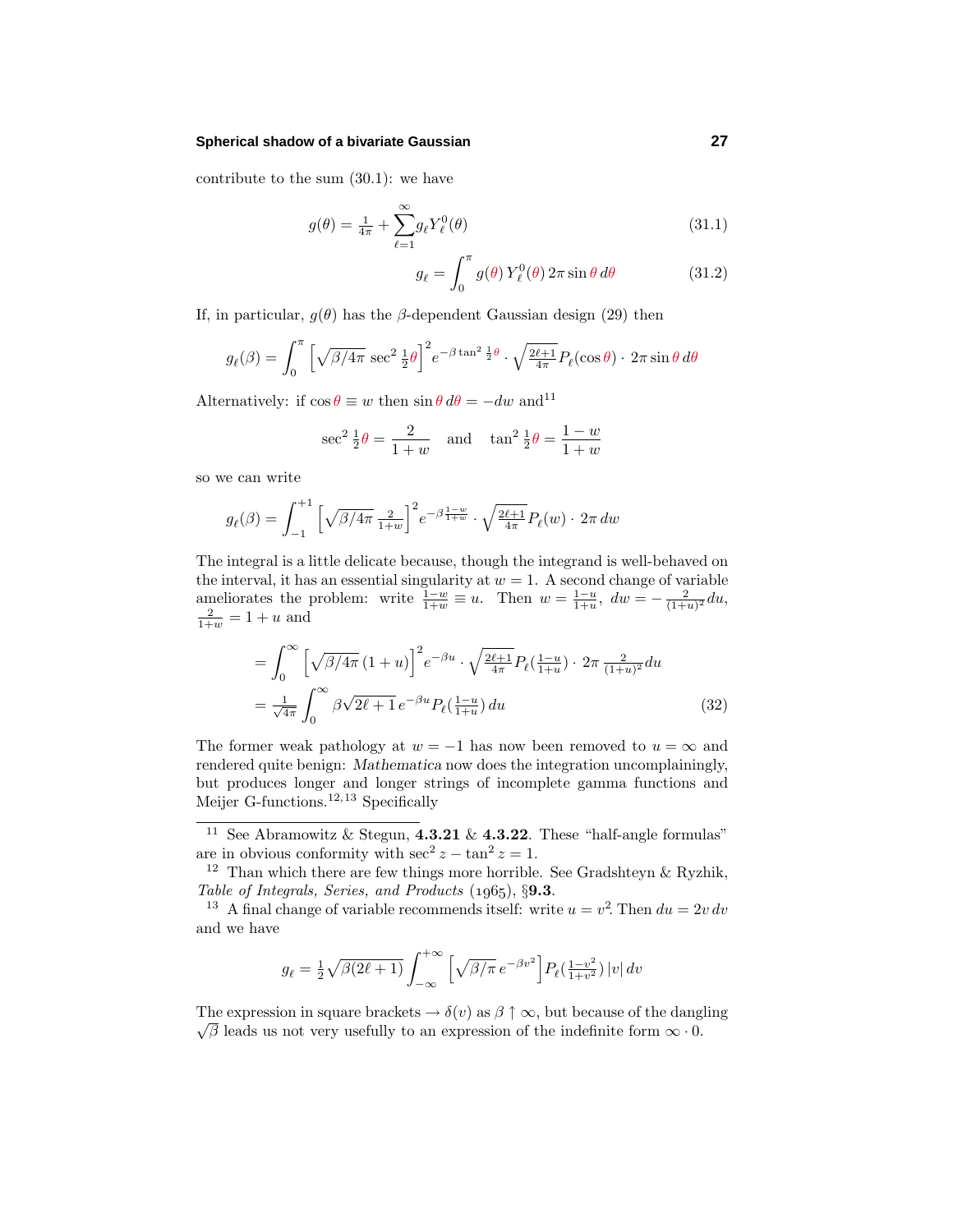$$
g_0(\beta) = \frac{1}{\sqrt{4\pi}} \left\{ 1 \right\} : \text{ all } \beta
$$
  
\n
$$
g_1(\beta) = \frac{1}{\sqrt{4\pi}} \left\{ \sqrt{3}\beta \left[ -\beta^{-1} + 2 e^{\beta} \text{Gamma}[0, \beta] \right] \right\}
$$
  
\n
$$
g_2(\beta) = \frac{1}{\sqrt{4\pi}} \left\{ \sqrt{5}\beta \left[ +\beta^{-1} + 6 - (6 + \frac{9}{2}\beta) e^{\beta} \text{Gamma}[0, \beta] \right] - \frac{3}{2} e^{\beta} \text{Meij} \text{erG}[\{\}, \{2\}, \{\{1, 1\}, \{\}\}, \beta] \right\}
$$
  
\n
$$
g_3(\beta) = \frac{1}{\sqrt{4\pi}} \left\{ \sqrt{7}\beta \left[ -\beta^{-1} - 20 + (\text{quadratic in } \beta) e^{\beta} \text{Gamma}[0, \beta] \right] + e^{\beta} (\text{linear combination of 3 Meij} \text{erG functions}) \right\}
$$

*Mathematica*-assisted numerical/graphical analysis of the complicated expressions on the right suggests (if somewhat ambiguously: see below) that

$$
\lim_{\beta \uparrow \infty} g_{\ell}(\beta) = \sqrt{\frac{2\ell + 1}{4\pi}} \tag{33}
$$

Such a result would be in gratifyingly precise conformity with the following point of general principle: Suppose functions  $\varphi_n(x)$  are orthonormal and complete on the interval  $a \leq x \leq b$ :

$$
f(x) = \sum_{n} \left\{ \int_{a}^{b} f(x) \varphi_{n}^{*}(x) dx \right\} \varphi_{n}(x) \quad : \quad \text{all nice functions } f(x)
$$

Then

$$
\delta(x - x_0) = \sum_n \varphi_n^*(x_0) \varphi_n(x) \quad : \quad x \& x_0 \in [a, b]
$$

For spherical harmonics we expect therefore to have this representation of the "spherical *δ*-function":

$$
\delta(\theta - \theta_0)\delta(\phi - \phi_0) = \sum_{\ell} \sum_{m=-\ell}^{m=+\ell} \left[ Y_{\ell}^m(\theta_0, \phi_0) \right]^* Y_{\ell}^m(\theta, \phi)
$$

Within the space of nice *axially-symmetric* spherical functions  $f(\theta)$  the "zonal" harmonics" are by themselves complete, and we expect to have

$$
\delta(\theta-\theta_0)=\sum_{\ell}\left[Y^0_{\ell}(\theta_0)\right]^*Y^0_{\ell}(\theta)
$$

which at the North Pole becomes

$$
\delta(\theta) = \sum_{\ell} \left[ Y_{\ell}^{0}(0) \right]^* Y_{\ell}^{0}(\theta)
$$

$$
= \sum_{\ell} \sqrt{\frac{2\ell+1}{4\pi}} Y_{\ell}^{0}(\theta) \tag{34}
$$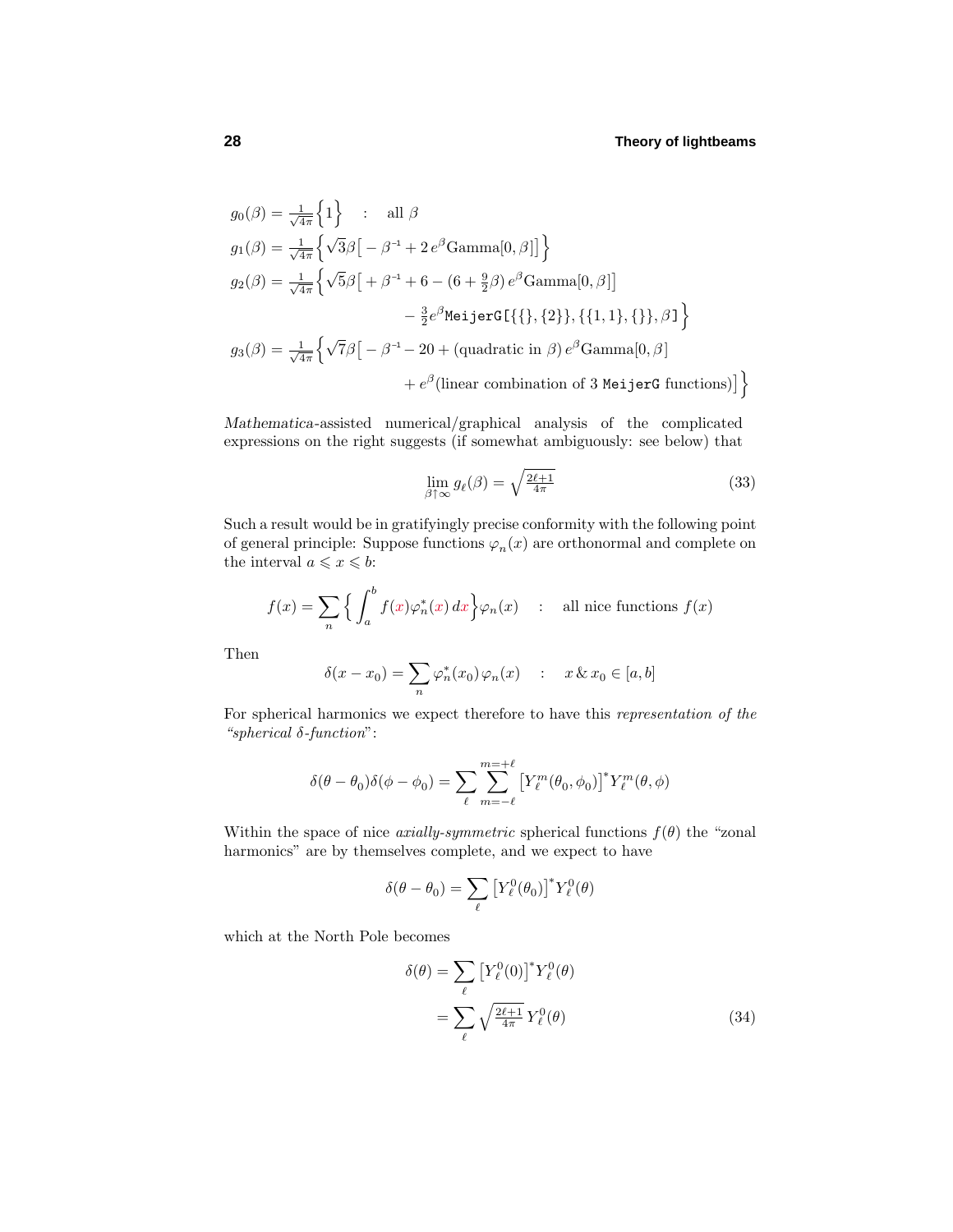#### **Spherical shadow of a bivariate Gaussian 29**

But if we return with (33) to (32)—which in the Gaussian case reads

$$
g(\theta,\beta) = \sum_{\ell=0}^{\infty} g_{\ell}(\beta) Y_{\ell}^{0}(\theta)
$$
\n(35)

—and if we take into account the notion that

spherical Gaussian 
$$
g(\theta, \beta)
$$
  $\longrightarrow$  spherical  $\delta(\theta)$ 

then we recover precisely (34). Which inspires increased confidence in the accuracy of (33).

But to deposit the distribution  $\delta(\theta)$  on the *κ*-sphere in *k*-space is to identify a plane wave (one that runs parallel to the 3-axis). If our goal is a theory of beams then we have interest in structured "pencils" of *k* -vectors *...* must deposit something like a narrow Gaussian distribution (or "fat" *δ*-function) on the *κ*-sphere. We are forced, therefore, to look more closely to the structure of the function  $g(\theta, \beta)$  with  $\beta$  large but finite. This I for the moment interpret as an obligation to look more closely to the functions coefficients  $g_{\ell}(\beta)$ . To reduce the clutter we write

$$
g_{\ell}(\beta) = \sqrt{\frac{2\ell+1}{4\pi}} G_{\ell}(\beta)
$$

and look to the functions

$$
G_{\ell}(\beta) \equiv \int_0^{\infty} \beta e^{-\beta u} P_{\ell}(\frac{1-u}{1+u}) du
$$
  
= 
$$
\int_0^{\infty} e^{-t} P_{\ell}(\frac{\beta-t}{\beta+t}) dt
$$
 (36)

Immediately

$$
G_0(\beta) = 1 \quad : \quad \text{all } \beta
$$

but already at  $\ell = 1$  the situation becomes typically non-trivial: *Mathematica* supplies (as reported already on page 28)

$$
G_1(\beta) = -1 + 2\beta e^{\beta} \Gamma(0, \beta)
$$

When we ask *Mathematica* to report the value of  $G_1(0)$  she complains

#### "Indeterminate expression  $0 \infty$  encountered"

though it is an obvious implication of (36) that

$$
G_{\ell}(0) = \int_0^{\infty} e^{-t} P_{\ell}(-1) dt = (-)^{\ell} \int_0^{\infty} e^{-t} dt = (-)^{\ell}
$$

Looking to the asymptotic properties of  $G_{\ell}(\beta)$ , in which we have greater interest: when we use the command  $Series[G_1(\beta), \{\beta, \text{Infinity}, 3\}]$  to ask for the asymptotic behavior as  $\beta \uparrow \infty$  we get the response

"Essential singularity encountered..."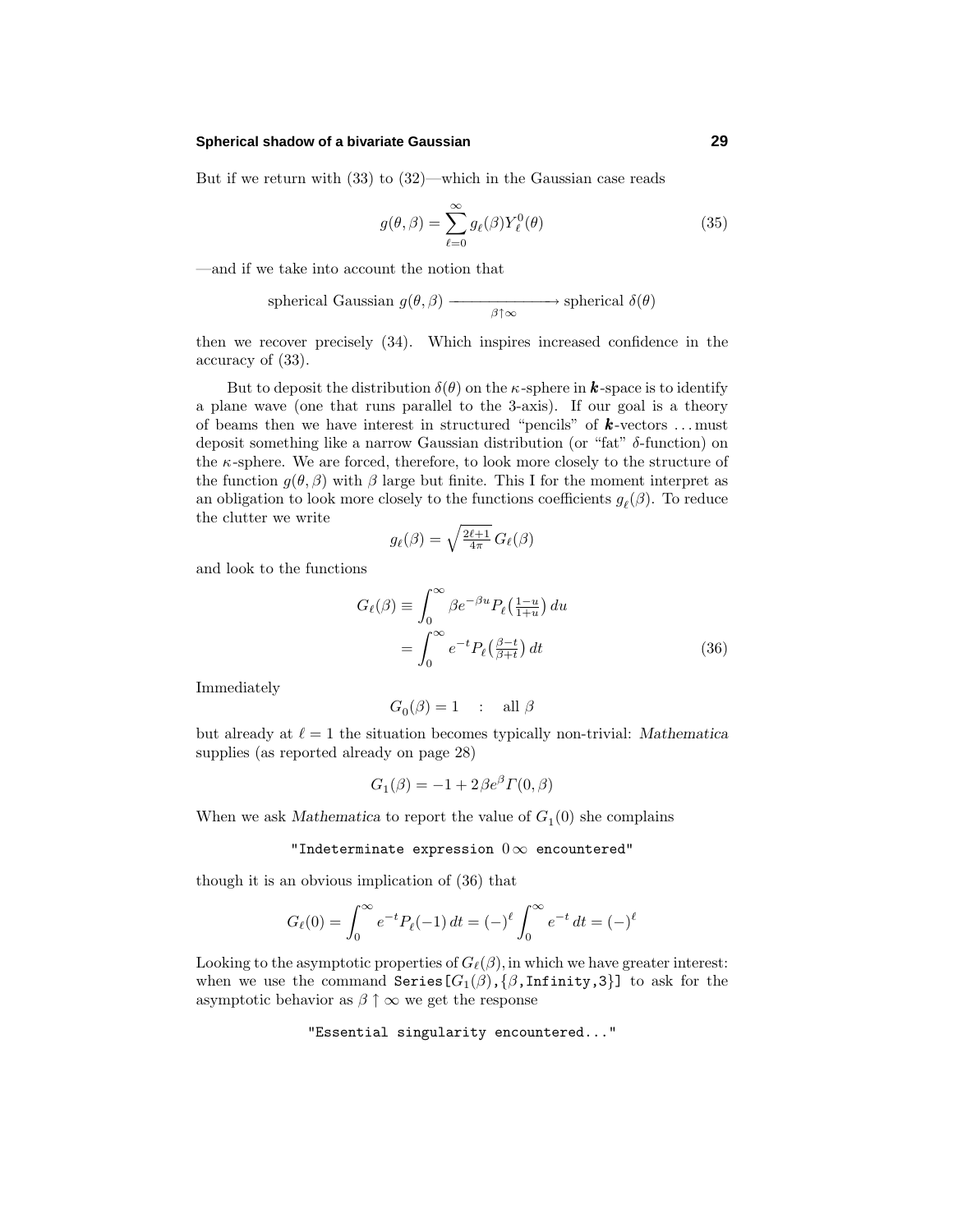On the other hand, Spanier & Oldham report<sup>14</sup> the "important asymptotic expansion"

$$
z^{1-a}e^z\Gamma(a,z) \approx 1 - \frac{1-a}{z} + \frac{(1-a)(2-a)}{z^2} - \frac{(1-a)(2-a)(3-a)}{z^3} + \cdots
$$

to which they attach no qualifications, and from which it would follow that

 $G_1(\beta) \approx 1 - 2\beta^{-1} + 2!2\beta^{-2} - 3!2\beta^{-3} + \cdots$ 

This result can be reproduced/generalized by the following elementary procedure: noting that the  $e^{-t}$  factor discriminates against large values of *t*, we introduce into (36) the expansion

$$
P_1\left(\frac{\beta-t}{\beta+t}\right) = 1 - \frac{2}{\beta}t + \frac{2}{\beta^2}t^2 - \frac{2}{\beta^3}t^3 + \cdots
$$

and by term-by-term integration obtain

$$
G_1(\beta) \approx 1 - \frac{2}{\beta} + \frac{4}{\beta^2} - \frac{12}{\beta^3} + \cdots
$$

Similarly

$$
P_2\left(\frac{\beta-t}{\beta+t}\right) = 1 - \frac{6}{\beta}t + \frac{12}{\beta^2}t^2 - \frac{18}{\beta^3}t^3 + \cdots
$$
  
\n
$$
P_3\left(\frac{\beta-t}{\beta+t}\right) = 1 - \frac{12}{\beta}t + \frac{42}{\beta^2}t^2 - \frac{92}{\beta^3}t^3 + \cdots
$$
  
\n
$$
P_4\left(\frac{\beta-t}{\beta+t}\right) = 1 - \frac{20}{\beta}t + \frac{110}{\beta^2}t^2 - \frac{340}{\beta^3}t^3 + \cdots
$$
  
\n
$$
\vdots
$$

which give

$$
G_2(\beta) \approx 1 - \frac{6}{\beta} + \frac{24}{\beta^2} - \frac{108}{\beta^3} + \cdots
$$
  
\n
$$
G_3(\beta) \approx 1 - \frac{12}{\beta} + \frac{84}{\beta^2} - \frac{552}{\beta^3} + \cdots
$$
  
\n
$$
G_4(\beta) \approx 1 - \frac{20}{\beta} + \frac{220}{\beta^2} - \frac{2040}{\beta^3} + \cdots
$$
  
\n
$$
\vdots
$$
  
\n
$$
G_{\ell}(\beta) \approx 1 - \frac{\ell(\ell+1)}{\beta} + \cdots
$$
  
\n
$$
\qquad \qquad \text{These remove the ambiguity from (33)}
$$

It is interesting that *Mathematica* describes  $G_{\ell}(\beta)$  in closed form, but in terms of such complicated combinations of such fancy functions that it gets confused when trying to evaluate  $G_{\ell}(\beta)$  when  $\beta$  is larger than some relatively small  $\ell$ -dependent critical value (see Figure 11). It does, however, seem to encounter no difficulty when asked to plot  $G_{\ell}(\beta)$  with  $0 \le \beta \le 1$ .

 $\frac{14}{14}$  An Atlas of Functions (1987), 45:6:6 page 440.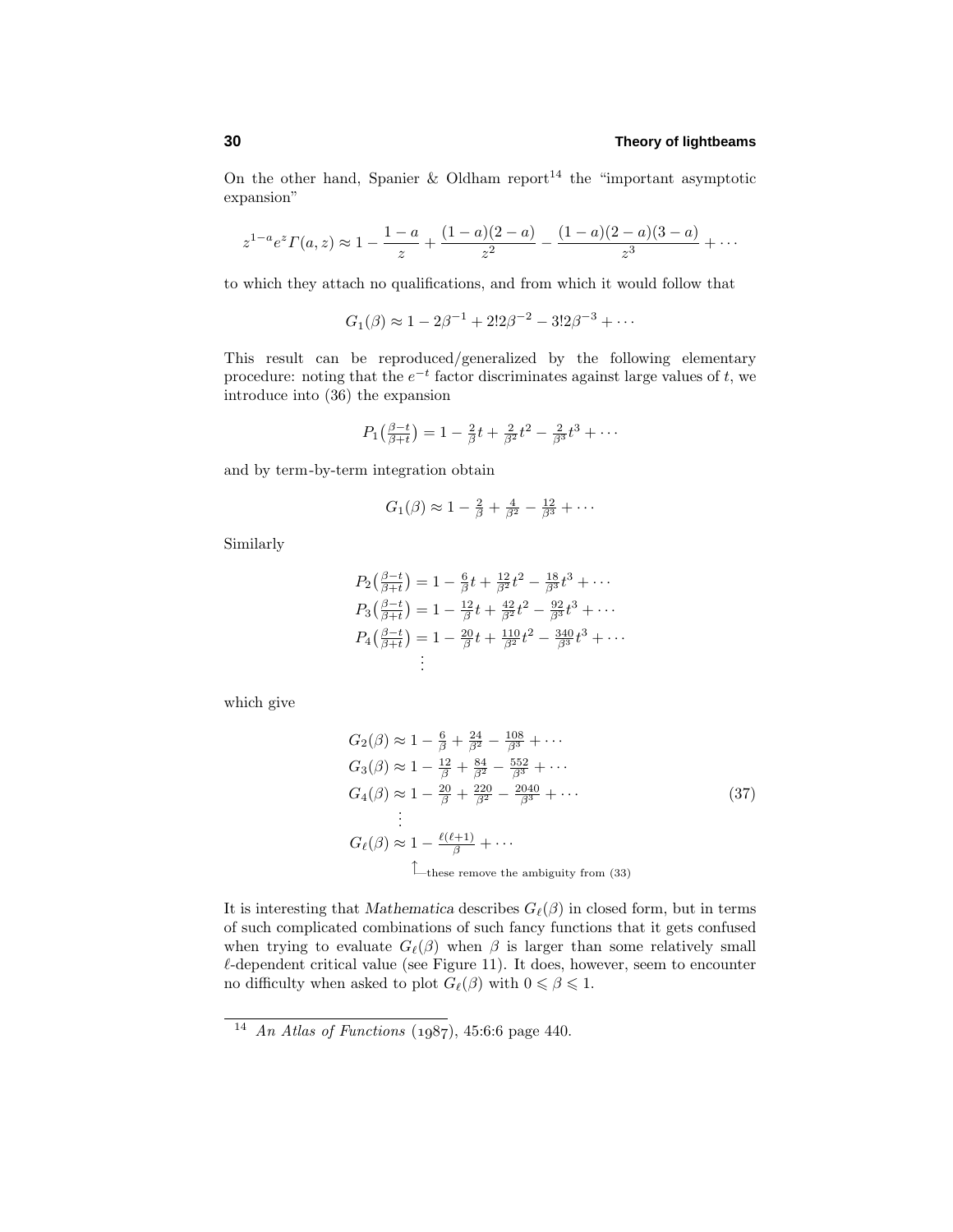

Figure 11: Record of *Mathematica*'s failed attempt to plot its exact analytic description of  $G_2(\beta)$ , which marks the lowest-order occurance of Meijer G-functions. Shown in red is the a graph of the asymptotic approximant (37), while the unit asymptote is shown in blue. Note that—rather surprisingly—*Mathematica* experiences no difficulty when *β* is small.

Suppose we were, on the basis of our imperfect (leading-order asymptotic) knowledge of  $G_{\ell}(\beta)$ , to construct (see again (31.1))

$$
g(\theta,\beta) \equiv \sum_{\ell=1}^{\infty} g_{\ell}(\beta) Y_{\ell}^{0}(\theta)
$$
\n(38.1)

$$
g_{\ell}(\beta) = \sqrt{\frac{2\ell+1}{4\pi}} \left\{ 1 - \frac{\ell(\ell+1)}{\beta} \right\} \tag{38.2}
$$

Then

$$
\int_0^{\pi} g(\theta, \beta) 2\pi \sin \theta \, d\theta = g_0(\beta) \sqrt{4\pi} = 1 \quad : \quad \text{all } \beta
$$

$$
\lim_{\beta \uparrow \infty} g(\theta, \beta) = \sum_{\ell=1}^{\infty} \sqrt{\frac{2\ell+1}{4\pi}} Y_{\ell}^0(\theta) = \sum_{\ell=1}^{\infty} \left[ Y_{\ell}^0(0) \right]^* Y_{\ell}^0(\theta) = \delta(\theta)
$$

show that in  $(38)$  we have a  $\beta$ -parameterized class of normalized functions that yield the *δ*-function in the limit  $\beta \uparrow \infty$ . But what the preceding equations really indicate is that we have labored long and hard to achieve a disappointing result. We have learned that (38) can be written

 $g(\theta, \beta) = \delta(\theta) + \beta^{-1} \cdot (\text{function that averages to zero})$ 

The expression the right is not everywhere non-negative (therefore of no interest as a probability distribution) and describes not a "fat"  $\delta$ -function but a trivially "decorated"  $\delta$ -function: it presents an explicit  $\delta$ -function, so it can have nothing useful to contribute to the representation theory of  $\delta$ -functions, and so far as